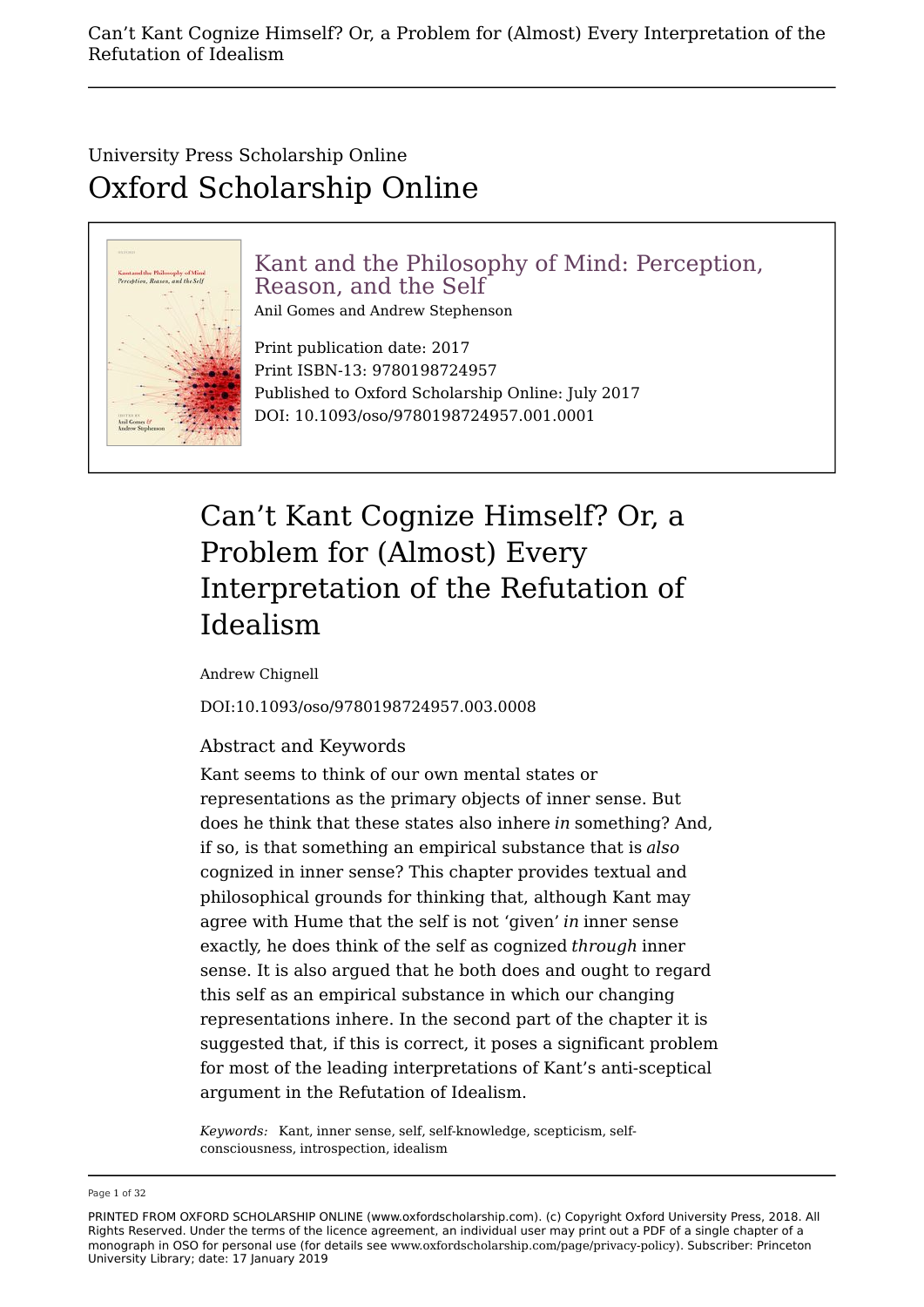#### 8.1. Introduction

The doctrine of inner sense is clearly one of the more mysterious components of Kant's philosophy of mind. Readers of the first *Critique* have been perplexed by basic interpretive questions about whether inner sense involves a special, reflexive, introspective act, about why time is the immediate 'form' of inner sense and only the 'mediate' form of outer sense, about what it means to say that inner sense has 'no manifold of its own', and about whether inner sense really involves 'double affection'.<sup>1</sup>

In this paper, I'll bracket most of these questions about the *structure* of inner sense in order to focus on a somewhat simpler question about its *objects.* It is clear that whatever the structure of inner sense is, for Kant, its primary objects are mental states or 'representations' (*Vorstellungen*). It is also clear that inner sense provides awareness of these states as ordered in time and thus as part of the empirical world of 'appearances' (*Erscheinungen*). This means, in turn, that mental states are able to be cognized, that they are governed in some way by the pure principles and the natural laws, and that they have a very different character when considered as things-in-themselves.

The central question of this paper is not even about these *states* that are objects of inner sense, however, but rather about whether they should be conceived as states *of* something else. And, if so, is that something else *also* able to be cognized through inner sense?

The natural candidate for the thing in which mental representations inhere, of course, is *the self* or *the mind*. Descartes famously argued in the second Meditation that **(p. 139)** because we inwardly 'perceive' various thoughts (doubts, dreams, and so on), we can immediately infer that a '*thing* that thinks' exists (1983 [1647]: VII:28). The inference here seems (to many readers, at least) to presuppose a *substance-attribute ontology*—a theory according to which, necessarily, any mode or attribute ultimately inheres in a substance. Thus the result of the *cogito* argument, according to Descartes, is not just that *there is thinking*, but that *there is a thinking thing* and—behold!—that *this thinking thing is a substance*. Descartes goes further still and claims that the

Page 2 of 32

PRINTED FROM OXFORD SCHOLARSHIP ONLINE (www.oxfordscholarship.com). (c) Copyright Oxford University Press, 2018. All Rights Reserved. Under the terms of the licence agreement, an individual user may print out a PDF of a single chapter of a monograph in OSO for personal use (for details see www.oxfordscholarship.com/page/privacy-policy). Subscriber: Princeton University Library; date: 17 January 2019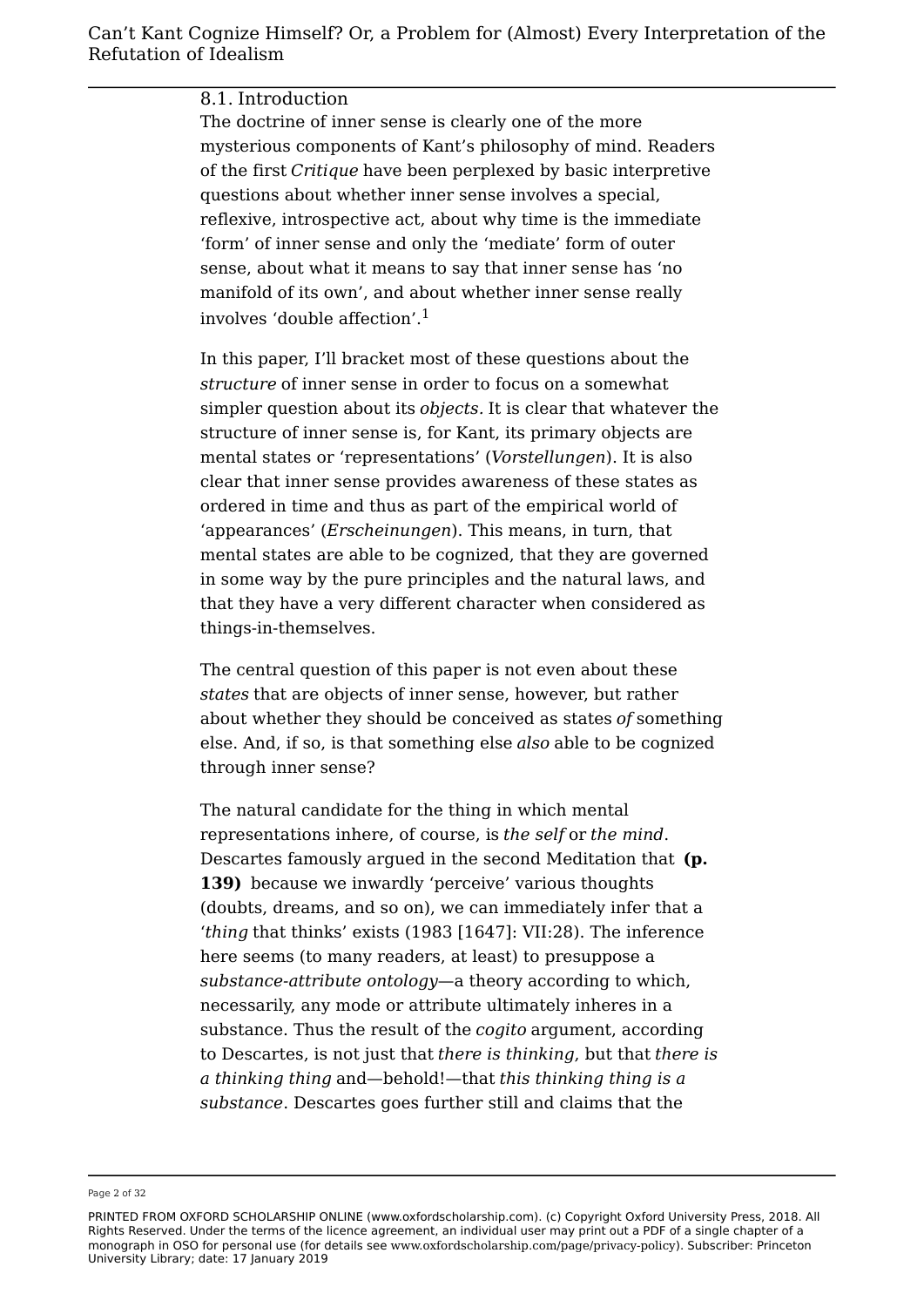thinking substance is also *himself*. Naturally, each of these inferences is controversial.

Hume famously denies the whole picture. In the *Treatise* he points out that 'when I turn my reflexion on myself' I am aware only of a series of mental states (ideas, impressions) which vary in terms of their content and vivacity. I have no impression of an abiding self-substance in which these states inhere. Hume also maintains that there is no empiricistfriendly argument for a substance-attribute ontology or for Berkeley's assumption that we have a 'notion' if not an impression of the substantial self. He even suggests that the very *idea* of substance is 'unintelligible', since it doesn't have a suitable empiricist pedigree.

Hume's conclusion from all this is that there is no warrant for the inference from introspective awareness of mental states to the conclusion that there is some underlying substance in which these states inhere. His own approach—which also admits of a number of interpretations—is to hew the empiricist line and refuse to commit to the existence of anything of which we have no impression. The result is often referred to as the 'bundle theory of the self': it says that there is no self over and above the 'bundle' of impressions and ideas or, perhaps equivalently, ''tis the composition of these, therefore, which forms the self'.<sup>2</sup>

Is Kant more of a Cartesian or more of a Humean regarding the metaphysics and epistemology of the self? That too is a big question, but here again I want to limit our inquiry by focusing on whether *something over and above* a series of mental representations is cognized through inner sense. More specifically, do we have inner awareness of an empirical substance-self in which these states inhere? And, if not, is there some other way to defend the claim that we cognize the self through inner sense?

One advantage of restricting our focus in this way is that we can set aside difficult questions regarding the doctrine of 'transcendental apperception'—i.e. the doctrine according to which we are able to attach an 'I think' or 'logical I' to any of the mental states of which we are first-personally aware (A349; B157–8; B277ff.; B422–3n). Kant clearly endorses this, but he also views the apperceiving subject as 'systematically elusive' (Gilbert Ryle's phrase) to both sense and cognition. As

Page 3 of 32

PRINTED FROM OXFORD SCHOLARSHIP ONLINE (www.oxfordscholarship.com). (c) Copyright Oxford University Press, 2018. All Rights Reserved. Under the terms of the licence agreement, an individual user may print out a PDF of a single chapter of a monograph in OSO for personal use (for details see www.oxfordscholarship.com/page/privacy-policy). Subscriber: Princeton University Library; date: 17 January 2019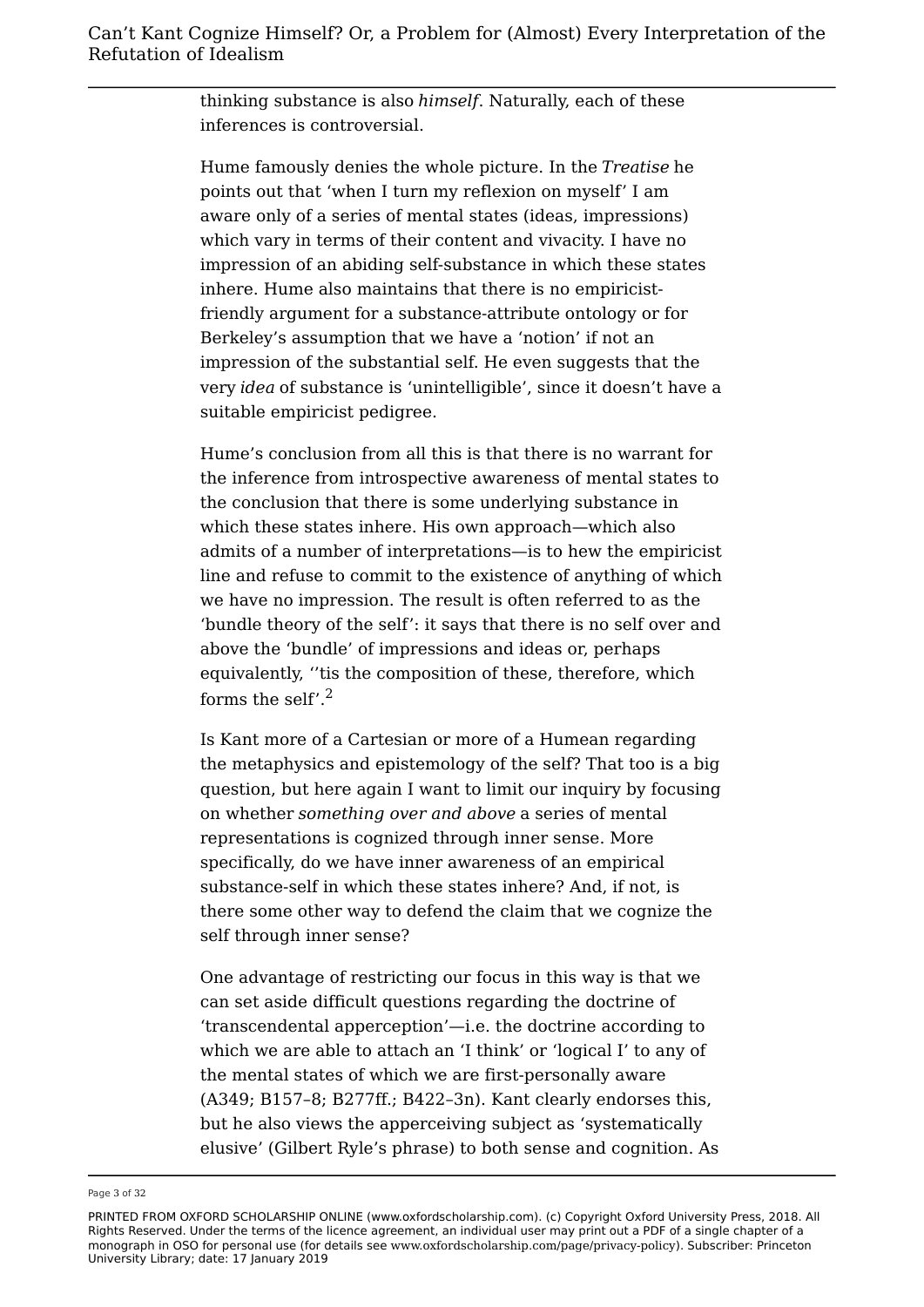a result, its concept has no content beyond that of being a mere 'logical' subject (and never the object) of mental representations  $(A400-1)$ .<sup>3</sup> So the doctrine of transcendental apperception **(p.140)** does not obviously entail anything about inner empirical substances; that's why we can set it aside here and focus on inner sense.

For Kant, sensibility is essentially *receptive*—states and events are 'given' to us through our various sensory faculties. Since he clearly conceives of inner awareness on the model of sensation (hence 'inner sense'), it is reasonable to ask what kinds of items are 'given' by that sense. According to Hume, as we have seen, a look within does *not* deliver awareness of anything over and above inner states (ideas and impressions). So for Hume—on at least one reading of the bundle theory the only way we count as encountering a 'self' in inner sense is if the bundle of mental states (or some temporal part of it) is itself the self.

But Kant is obviously not a Humean: in his ontology of the spatial world, the 'objects' we cognize are constituted by states *as well as* the persisting underlying substance in which the states inhere (A182/B224). In other words, what we *cognize through* outer sense are spatial substances with various states, even if what we are 'given' in perception, strictly speaking, are only the states. So it is important to clarify whether inner sense allows us to cognize something over and above a series of mental states too, for Kant, even if that something isn't 'given', strictly speaking, in the precise content of inner awareness.

In the next two sections I provide textual and philosophical reasons for thinking that even if Kant agrees with Hume that the self is not *given in* inner sense exactly, he still thinks of the empirical self as *cognized through* inner sense. I also argue that he both does and ought to regard this self as the empirical substance in which our changing representations inhere. If this is correct, then there will be important ramifications for Kant's philosophies of mind and nature. For one thing, we have to adjust our view of the Kantian concepts of empirical 'substance' and 'nature' so that they can incorporate empirical minds as well as bodies. In the final sections of this paper, I focus on another important ramification: namely, that we have to reject most of the

Page 4 of 32

PRINTED FROM OXFORD SCHOLARSHIP ONLINE (www.oxfordscholarship.com). (c) Copyright Oxford University Press, 2018. All Rights Reserved. Under the terms of the licence agreement, an individual user may print out a PDF of a single chapter of a monograph in OSO for personal use (for details see www.oxfordscholarship.com/page/privacy-policy). Subscriber: Princeton University Library; date: 17 January 2019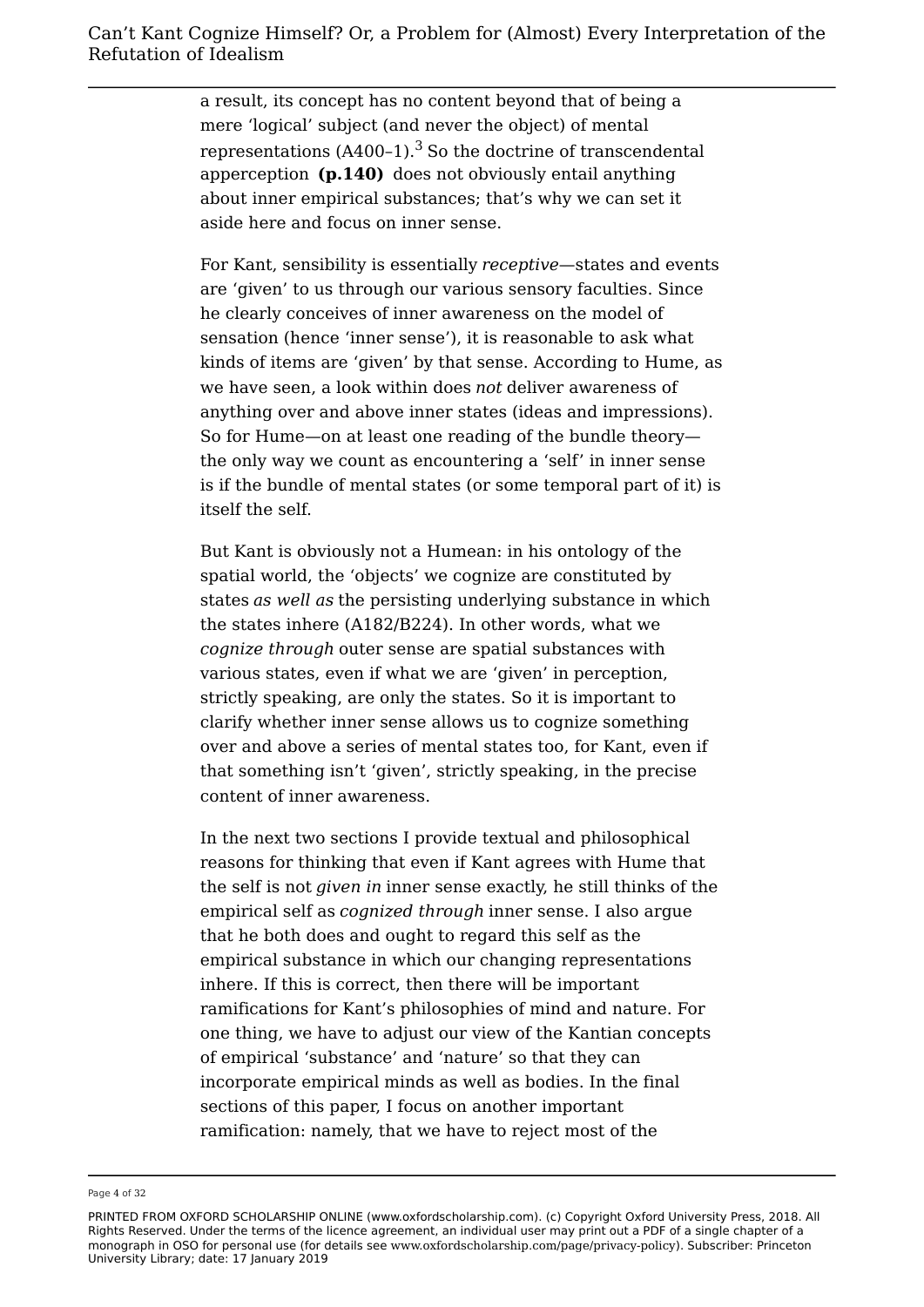leading interpretations of Kant's famous anti-sceptical argument in the Refutation of Idealism.

#### 8.2. Textual Considerations

Let's start with the challenging passages—the places in the *Critique* where Kant sounds broadly Humean about what we are aware of in inner sense or 'internal perception'. Here's the one that is most commonly cited:

The consciousness of ourself in accordance with the determinations of our state in internal perception is merely empirical, forever variable; it can give no standing or abiding self in this stream of inner appearances (*es kann kein stehendes oder bleibendes Selbst in diesem Flusse innrer Erscheinungen geben*), and is customarily called **inner sense** or **empirical apperception.** (A107)

This does look like a kind of elusiveness doctrine about the self —i.e. a view according to which *all* we are aware of in inner sense are representations, rather than a persisting **(p.141)** self-substance. It thus seems to many commentators to make Kant's epistemology of the self very similar to Hume's: although the subject is aware of changing outer representations of 'extension, impenetrability, composition, and motion' as well as of 'thoughts, feelings, inclinations, or decisions' through inner sense (A358), she is not aware of any persisting self that *has* that series of states.<sup>4</sup>

The passage is challenging but inconclusive. One reason to worry is that Kant himself removed it from the B-edition. Another is that Kant might simply be saying here that inner sense does not 'give' a noumenal or transcendental substance —that's clearly at least part of what he means when he says that 'inner perception is merely empirical'.<sup>5</sup>

Third, and more significantly, it is unclear what Kant means here by 'can give no standing or abiding self'. No one claims that we are 'given' in inner awareness a *bare* substratum that persists through all the perceived changes of mental states. That may well be an unintelligible claim—a *bare, quality-less* substance isn't something that we could be aware of, presumably, since awareness is always qualitative. This is a point on which Descartes, Locke, and Berkeley all agree.

Page 5 of 32

PRINTED FROM OXFORD SCHOLARSHIP ONLINE (www.oxfordscholarship.com). (c) Copyright Oxford University Press, 2018. All Rights Reserved. Under the terms of the licence agreement, an individual user may print out a PDF of a single chapter of a monograph in OSO for personal use (for details see www.oxfordscholarship.com/page/privacy-policy). Subscriber: Princeton University Library; date: 17 January 2019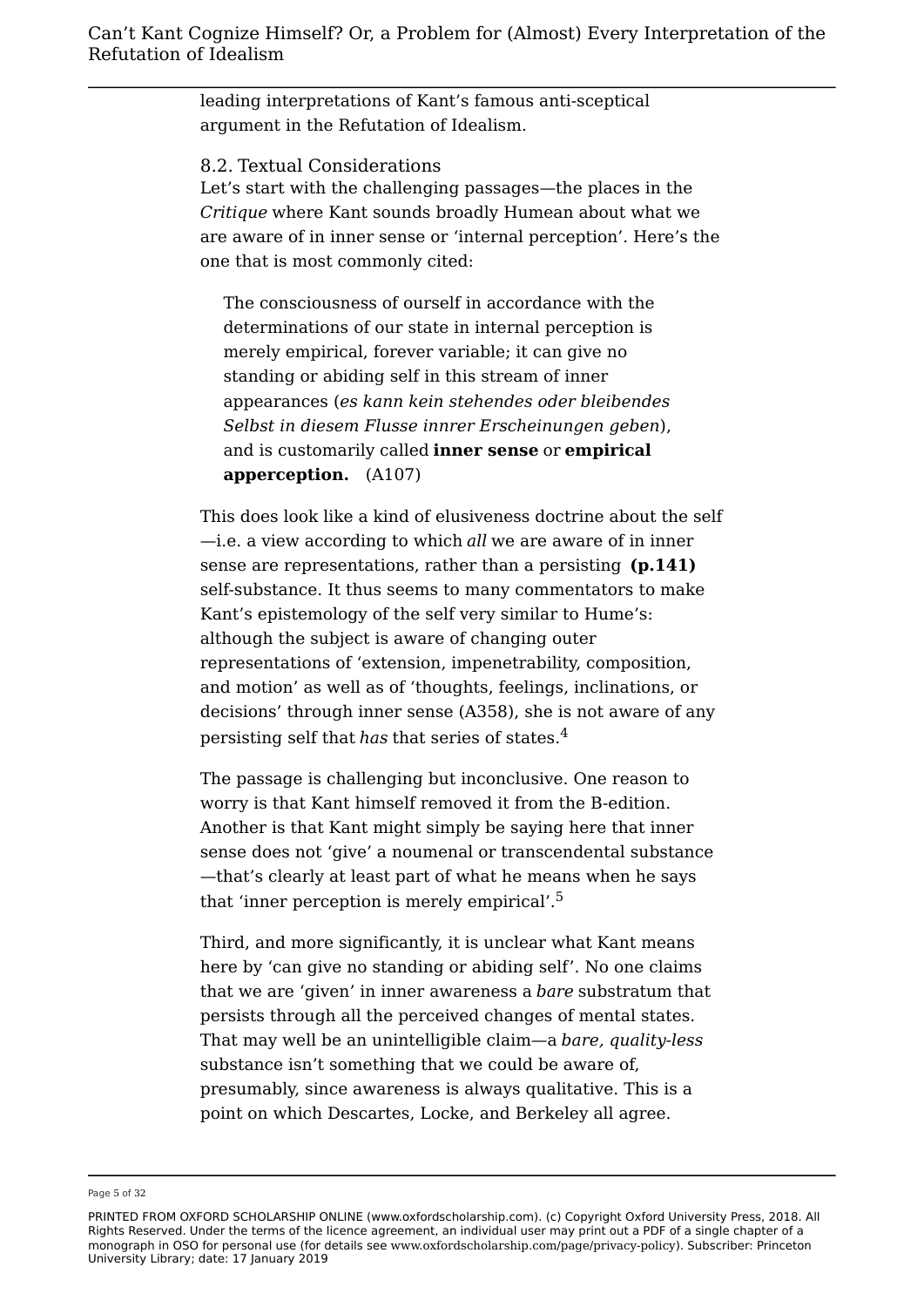But even if we grant that the A107 passage shows that what is *given* in 'inner appearances' is only a series of changing mental states, Kant might still allow that we cognize *both* that series and the self to which it belongs. For again, unlike Hume, Kant is (famously) willing to allow that the content of our cognition of objects is much richer than what is given in our sensory awareness of them. That's a central lesson of the Copernican Revolution: if 'the object must conform to our cognition' then we can 'establish something about objects before they are given to us' in sensibility (Bxvi).

Similar objections apply to another key text that is used to support an elusiveness doctrine about the empirical self:

Inner sense, by means of which the mind intuits itself, or its inner state, gives, to be sure, no intuition of the soul itself, as object (*Object*). (A22/B37)<sup>6</sup>

But here again Kant could be saying the 'the soul itself' is not 'given' in the sense that it does not appear in the precise content delivered by inner sense (either as noumenal subject, or as bare substratum, or as underlying empirical substance in which mental states inhere). As we have seen, this is compatible with saying that the soul is *cognized through* inner sense. Kant himself even uses the 'cognize through' locution in places:

. . . I am, by means of inner experience, conscious of the existence of my soul in time—which *soul I can only cognize as an object of inner sense through* (*erkennen durch*) *the appearances constituting an inner state*, and whose being as it is in itself, which underlies these appearances, is unknown to me. (Prol. 4:336, my emphasis)

 **(p.142)** A final passage to consider is from the First Paralogism in the A-edition (which, again, Kant removed). There he says that from the fact of apperception we cannot infer that the 'I' is a persisting substance that is simple, immaterial, and immortal. He also says that 'we would not be able to establish such a persistence through any secure observation, even if we supposed one'. This initially looks like the claim that we cannot observe—even in inner sense—a self that persists through various changes.<sup>7</sup> Context makes it clear,

Page 6 of 32

PRINTED FROM OXFORD SCHOLARSHIP ONLINE (www.oxfordscholarship.com). (c) Copyright Oxford University Press, 2018. All Rights Reserved. Under the terms of the licence agreement, an individual user may print out a PDF of a single chapter of a monograph in OSO for personal use (for details see www.oxfordscholarship.com/page/privacy-policy). Subscriber: Princeton University Library; date: 17 January 2019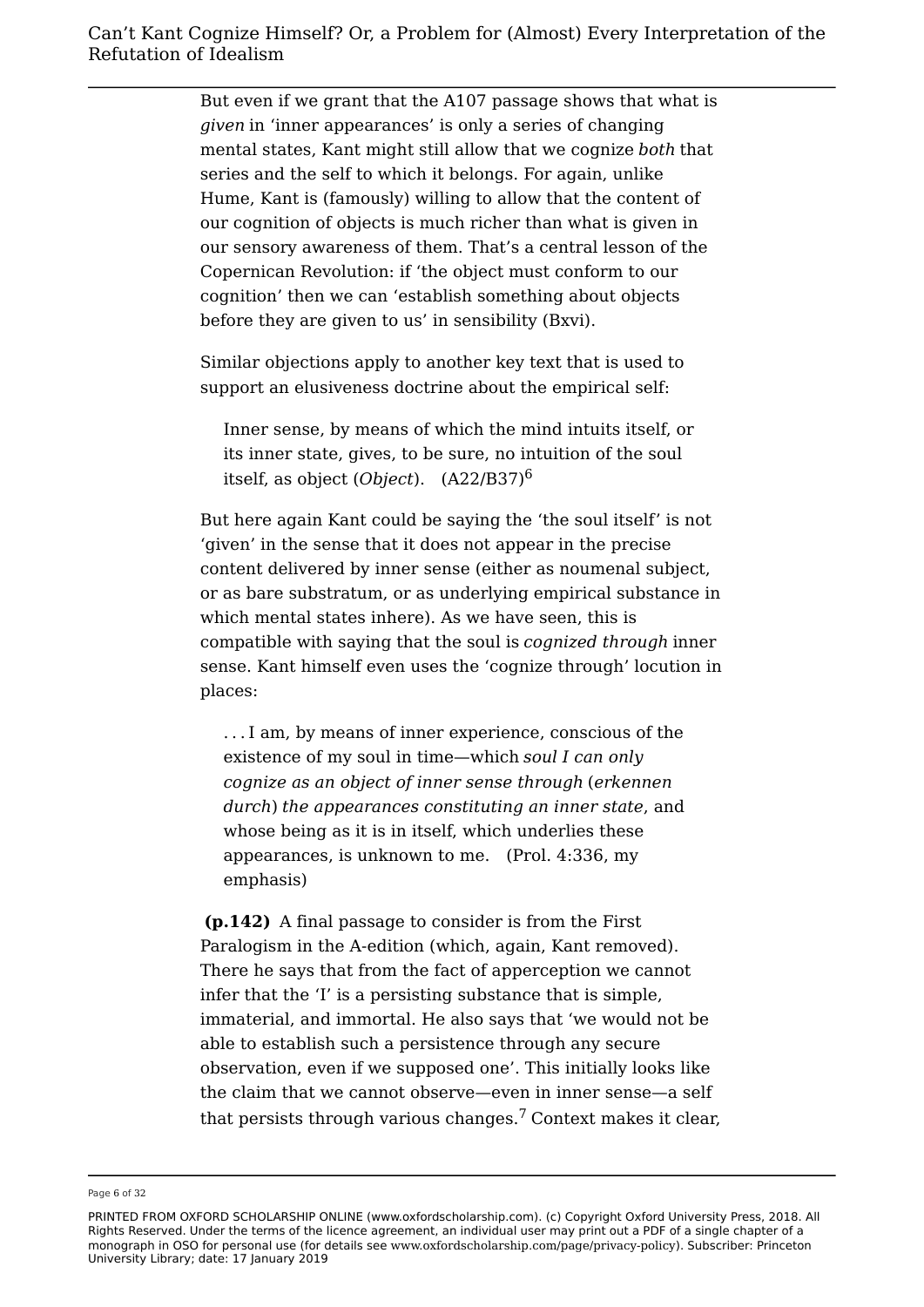however, that in fact Kant is really only making the familiar elusiveness point about the 'logical' or transcendental subjectself. He goes on:

For the I is, to be sure, in all thoughts; *but not the least intuition is bound up with this representation,* which would distinguish it from other objects of intuition. Therefore one can, to be sure, perceive that this representation continually recurs with every thought, but not that it is a standing and abiding intuition, in which thoughts (as variable) would change.(A350, my emphasis)

Our awareness of ourselves as apperceiving subjects tells us nothing about the nature of *that* subject—whether it persists, whether it is a substance, and so forth. But *that* subject is not the object of inner sense. Moreover, we clearly *do* have intuitions of our own mental states: Kant speaks of 'inner experience' all the time, and in the B-Deduction says that 'I can be an object for myself in general and indeed one of intuition and inner perception' (B155). So in the passage just quoted he must not be talking about inner sense or the empirical self after all.

In the face of this textual situation, perhaps the best way forward is just to grant that the *precise* content of inner sense is exhausted by the series of changing inner states—we are not aware of or 'given' anything over and above that changing series. As a phenomenological claim, I think this is disputable, but granting it helps accommodate the challenging texts. As we have just seen, though, granting it does not rule out the possibility that we *cognize* an empirical substance *through inner sense*. For, again, one of Kant's signature doctrines is that what we cognize goes beyond what we perceive or intuit. When we employ causal principles to claim, for instance, that a 'magnetic matter' must exist and be responsible for the changes we perceive in iron filings (A226/B273), or that there is attractive force in addition to repulsive force (MFNS 4:536– 7), we are going beyond anything that is intuited. Likewise, when we take the changing states of the outer world to inhere in a persisting substance, we go beyond anything that is 'given' in the precise content of perception. Kant clearly endorses this in the First Analogy: he says, for instance, that we count as cognizing material substances *through* outer sense when we are given a series of changing spatial

Page 7 of 32

PRINTED FROM OXFORD SCHOLARSHIP ONLINE (www.oxfordscholarship.com). (c) Copyright Oxford University Press, 2018. All Rights Reserved. Under the terms of the licence agreement, an individual user may print out a PDF of a single chapter of a monograph in OSO for personal use (for details see www.oxfordscholarship.com/page/privacy-policy). Subscriber: Princeton University Library; date: 17 January 2019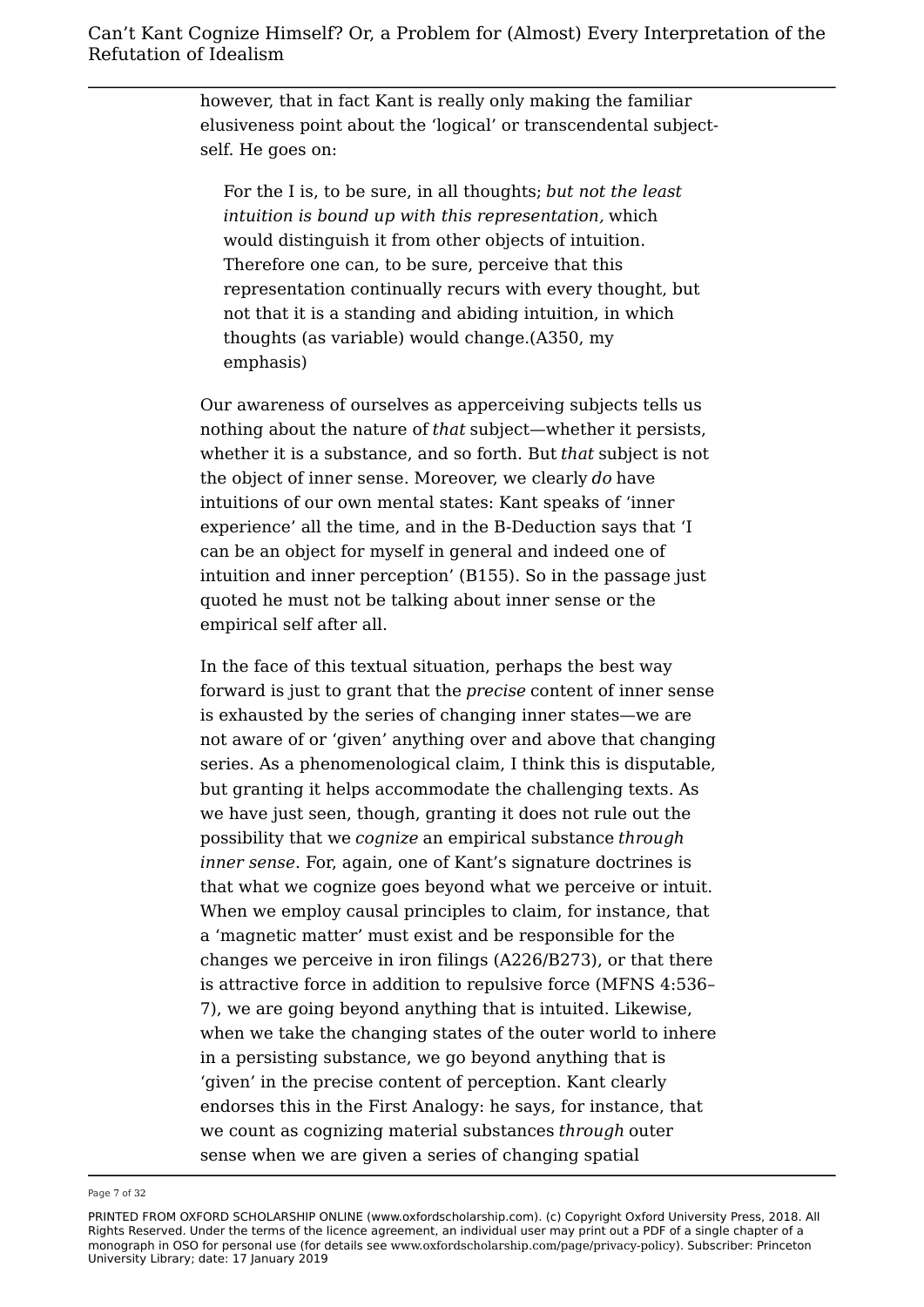properties (A183/B227). The same thing holds, one might suggest, for inner cognition (I'll say more about this kind of parity argument below).

Given these qualms about the texts just quoted, it is important to look at other texts in order to get a sense of Kant's considered position. As it turns out, there are far *more* texts in which Kant explicitly says that inner sense *does* allow us to be 'conscious of' or **(p.143)** cognize a 'self', 'soul' (*Seele*) or even inner empirical 'substance'. Here are some of the most noteworthy ones:

Thus external things exist as well as my self, and indeed both exist on the immediate testimony of my selfconsciousness, only with this difference: the representation of my self, as the thinking subject, is related merely to inner sense, but the representations that designate extended beings are also related to outer sense. (A370)

[I]n the connection of experience, matter as substance is really given to outer sense, just as *the thinking I is given to inner sense, likewise as a substance-in-appearance*, and in the connection of our outer as well as our inner perceptions, appearances on both sides must be connected among themselves into one experience according to the rules that *the category of substance* brings in. (A379, my emphasis)

If, therefore, we want to infer the persistence of the soul from the concept of the soul as substance, this can be valid of the soul only with respect to possible experience, and not of the soul as a thing in itself and beyond all possible experience. But life is the subjective condition of all our possible experience: consequently, only the persistence of the soul during life can be inferred, for the death of a human being is the end of all experience as far as the soul as an object of experience is concerned … Therefore the persistence of the soul can be proven only during the life of the human being, but not after death . . . (Prol. 4:335)

Page 8 of 32

PRINTED FROM OXFORD SCHOLARSHIP ONLINE (www.oxfordscholarship.com). (c) Copyright Oxford University Press, 2018. All Rights Reserved. Under the terms of the licence agreement, an individual user may print out a PDF of a single chapter of a monograph in OSO for personal use (for details see www.oxfordscholarship.com/page/privacy-policy). Subscriber: Princeton University Library; date: 17 January 2019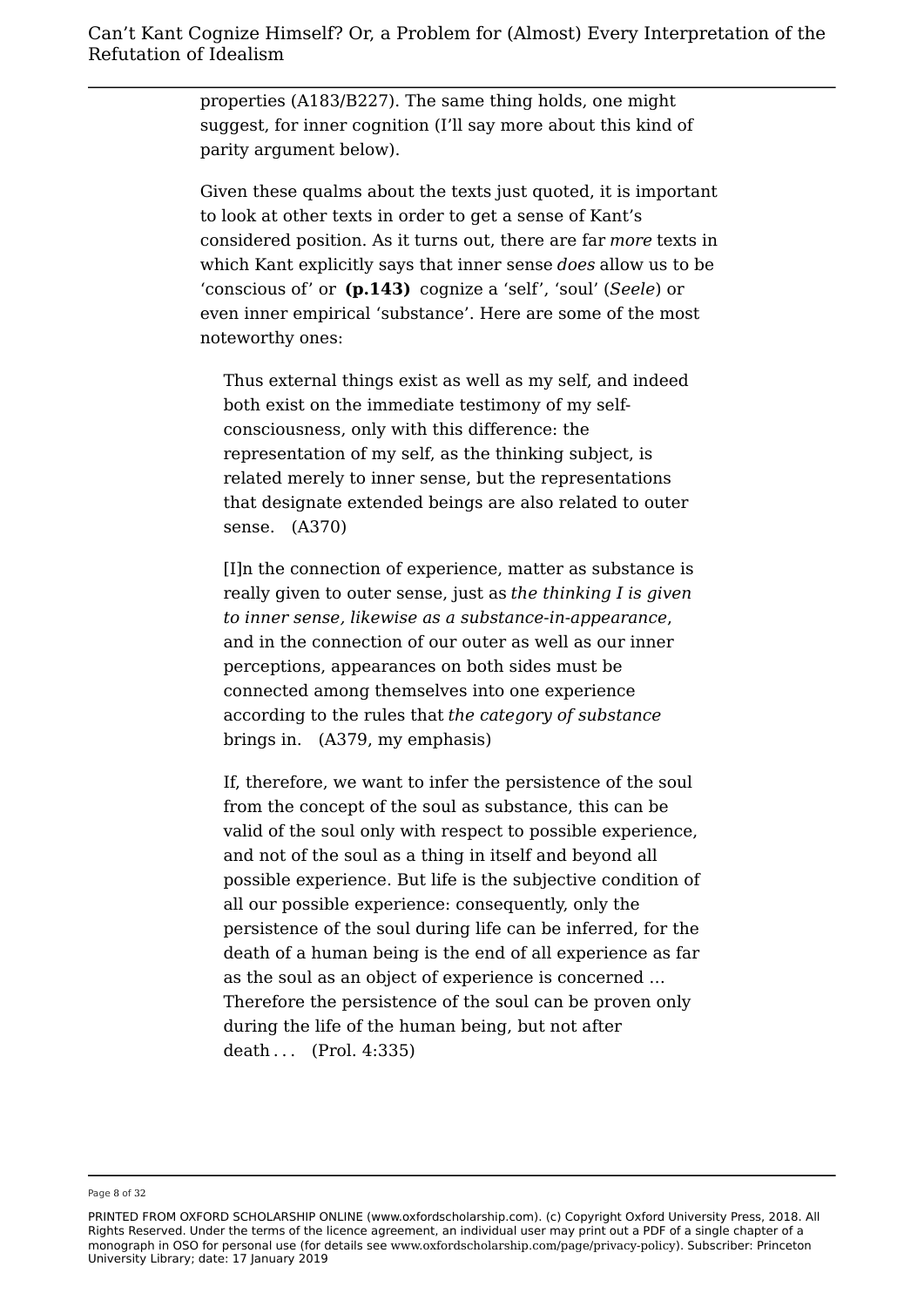By means of external experience I am conscious of the existence of bodies as external appearances in space, in the same manner as by means of inner experience I am conscious of the existence of my soul in time (*wie vermittelst der innern Erfahrung des Daseins meiner Seele in der Zeit bewußt*) which soul I only cognize as an object of inner sense through the appearances constituting an inner state, and whose being as it is in itself, which underlies these appearances, is unknown to me. (Prol. 4:336; see also 4:295)

[T]ime is an *a priori* condition of all appearance in general, and indeed the immediate condition of inner appearances (of our souls). . . . (A34/B50–1)

Everything that is represented to a sense is to that extent always appearance, and an inner sense must therefore either not be admitted at all or else *the subject, which is the object of this sense*, can only be represented by its means as appearance, not as it would judge of itself if its intuition were mere self-activity, i.e., intellectual. (B68, my emphasis)

[The mind] intuits itself not as it would immediately selfactively represent itself, but in accordance with the way in which it is affected from within, consequently as it appears to itself, not as it is. (B69)

[H]ow I can say that **I** as intelligence and **thinking** subject cognize my self as an object that is **thought**, insofar as I am also *given to myself in intuition*, only, like other phenomena, not as I am for the understanding but rather as I appear to myself—this is no more and no less difficult than how I can be an object for myself in general and indeed one of intuition and inner perceptions. But that it really must be so can be clearly shown . . .(B155–6, original bold, my italics) $8^8$ 

**'I'** as thinking am an object of inner sense, and am called 'soul'. That which is an object of outer sense is called 'body'. (A342/B400, original bold)

**(p.144)** The view in these texts, as well as others,  $9^9$  appears to be that the inner states we are aware of can be ascribed, over time, to a persisting subject-self. This subject is not merely a point of view on the world; rather, it is a 'soul', a mind, a

Page 9 of 32

PRINTED FROM OXFORD SCHOLARSHIP ONLINE (www.oxfordscholarship.com). (c) Copyright Oxford University Press, 2018. All Rights Reserved. Under the terms of the licence agreement, an individual user may print out a PDF of a single chapter of a monograph in OSO for personal use (for details see www.oxfordscholarship.com/page/privacy-policy). Subscriber: Princeton University Library; date: 17 January 2019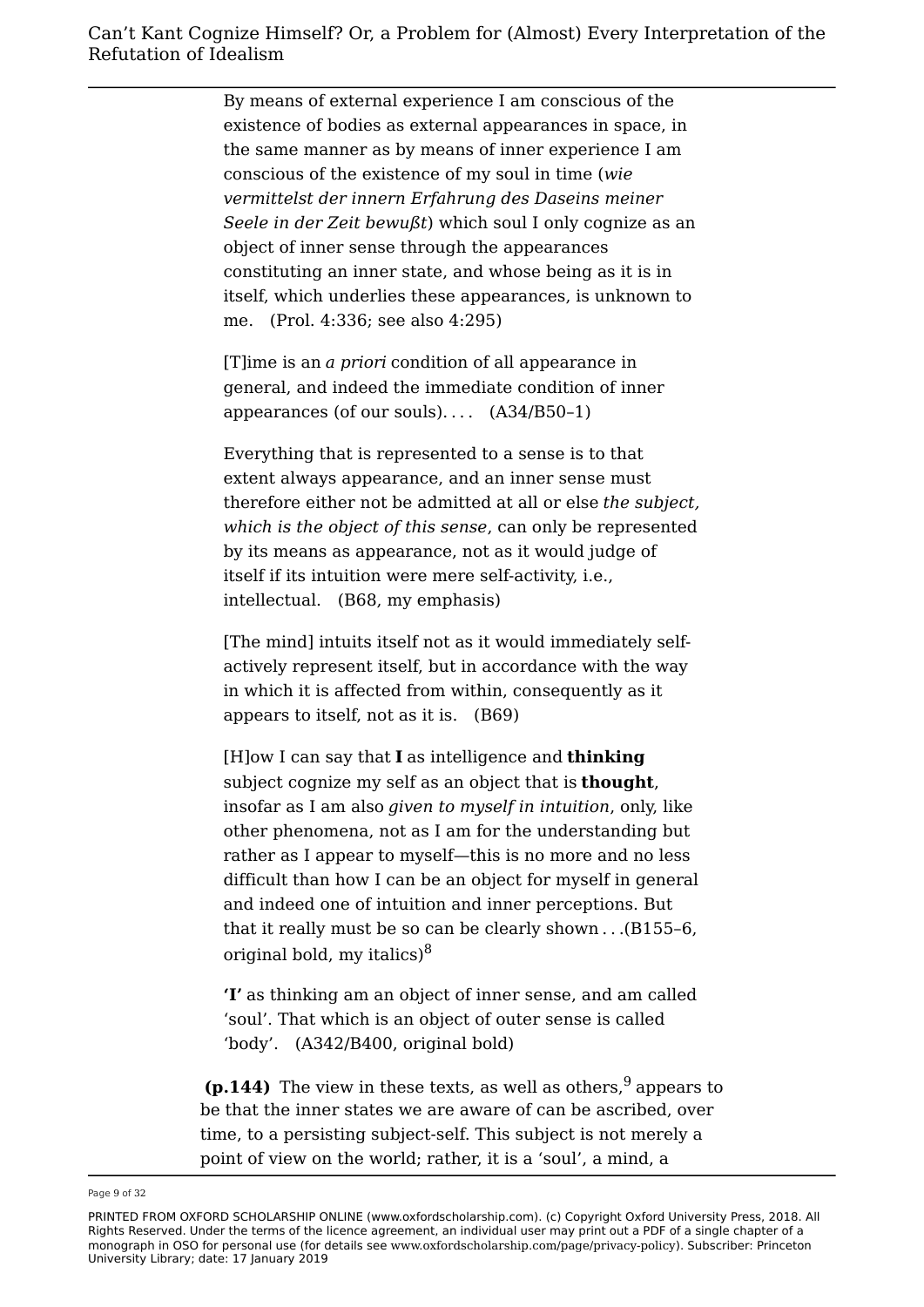'substance-in-appearance'.<sup>10</sup> We can also regard both the states *and* the self as objects of inner cognition, even if we are not aware of the self *alone* in abstraction from any of its states, and even if the self is not 'given' in the sense of being part of the precise content of inner awareness.

In addition to these texts, it is also worth noting that in the Paralogisms, Kant explicitly says that when he makes elusiveness claims about the self, he is simply talking about the 'logical I' or transcendental apperceiver (again, see A350). He also makes it clear that when he denies the doctrine of the self as substance, he is talking about the high rationalist doctrine of the soul in Descartes, Leibniz, Mendelssohn, and others—the doctrine according to which the soul is a simple, immaterial, and thus physically indestructible substance. For Kant, this is entirely separate from the anodyne claim that we cognize some kind of empirical substance—a 'soul'—through inner sense:

Meanwhile, one can quite well allow the proposition **The soul is substance** to be valid, if only one admits that this concept of ours leads no further, that it cannot teach us any of the usual conclusions of the rationalistic doctrine of the soul … (A350–1, original bold)

As long as we refrain from taking inner cognition to deliver anything like the rationalist's substantial soul, Kant seems quite happy here (as well as at A379 above) to describe the empirical self as a 'substance'.

Finally, in *Metaphysical Foundations of Natural Science*, Kant says that we can generate an 'empirical doctrine of the soul' in 'pure inner intuition', but also that this can never be the basis for a systematic science, in part because 'mathematics is not applicable to the phenomena of inner sense and their laws' (4:471). Note, though, that he also admits that we can apply 'the law of continuity' to the 'flux of inner changes' (4:472). And in any case he clearly doesn't regard the inability to construct a full-blown quantified science of the soul as ruling out inner cognition of the soul altogether.<sup>11</sup>

Taken together, these passages suggest that Kant's fundamental opposition is to the idea that transcendental apperception and/or inner sense allow us to make rationalistic claims about the soul, or to develop an a priori science of the

Page 10 of 32

PRINTED FROM OXFORD SCHOLARSHIP ONLINE (www.oxfordscholarship.com). (c) Copyright Oxford University Press, 2018. All Rights Reserved. Under the terms of the licence agreement, an individual user may print out a PDF of a single chapter of a monograph in OSO for personal use (for details see www.oxfordscholarship.com/page/privacy-policy). Subscriber: Princeton University Library; date: 17 January 2019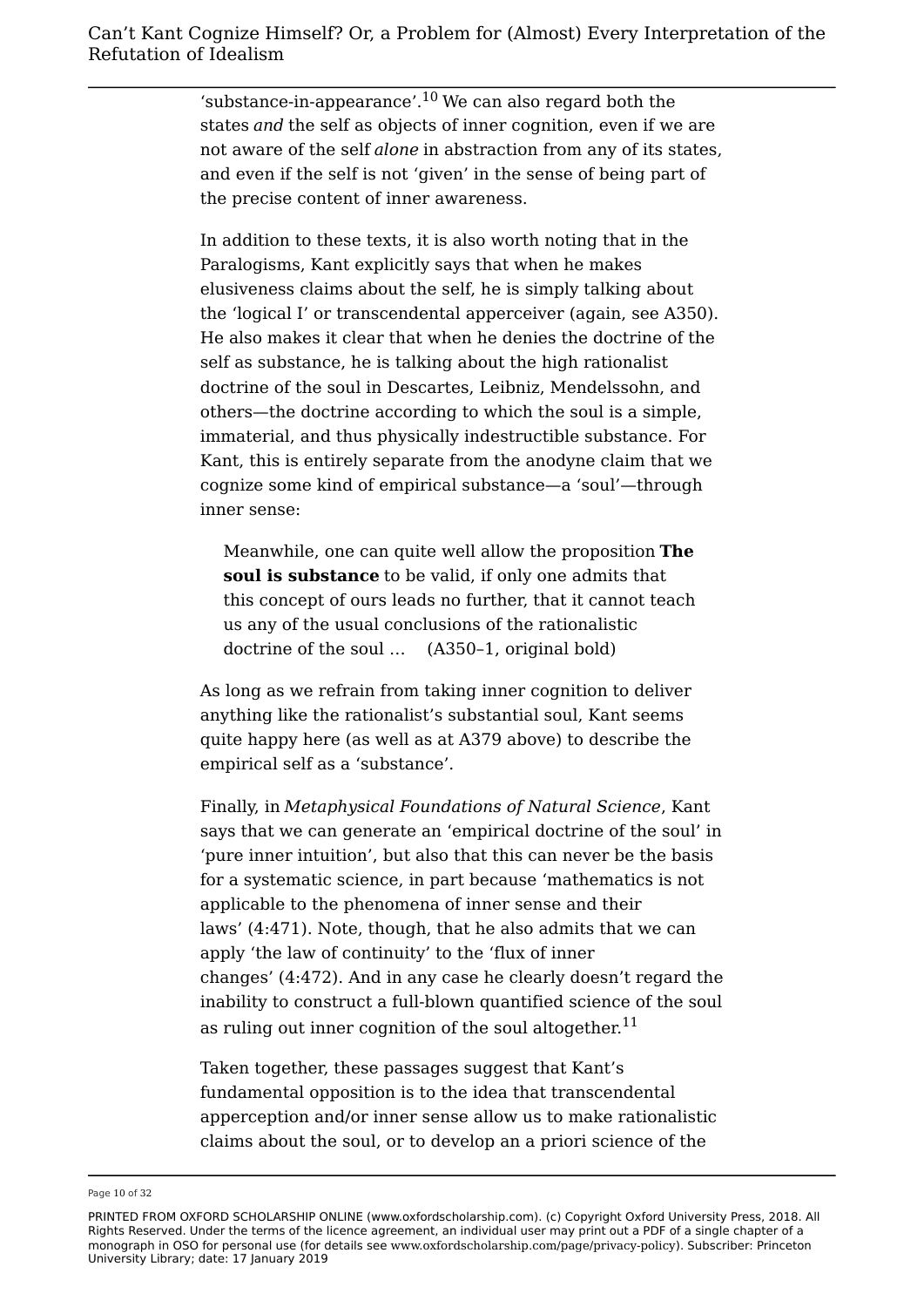immaterial mind, or to regard our empirical-psychological observations as fully scientific.<sup>12</sup> But despite **(p.145)** prominent suggestions to the contrary,  $\frac{13}{1}$  don't see how this opposition bears on the question of whether we cognize an empirical substance through inner sense.

Page 11 of 32

PRINTED FROM OXFORD SCHOLARSHIP ONLINE (www.oxfordscholarship.com). (c) Copyright Oxford University Press, 2018. All Rights Reserved. Under the terms of the licence agreement, an individual user may print out a PDF of a single chapter of a monograph in OSO for personal use (for details see www.oxfordscholarship.com/page/privacy-policy). Subscriber: Princeton University Library; date: 17 January 2019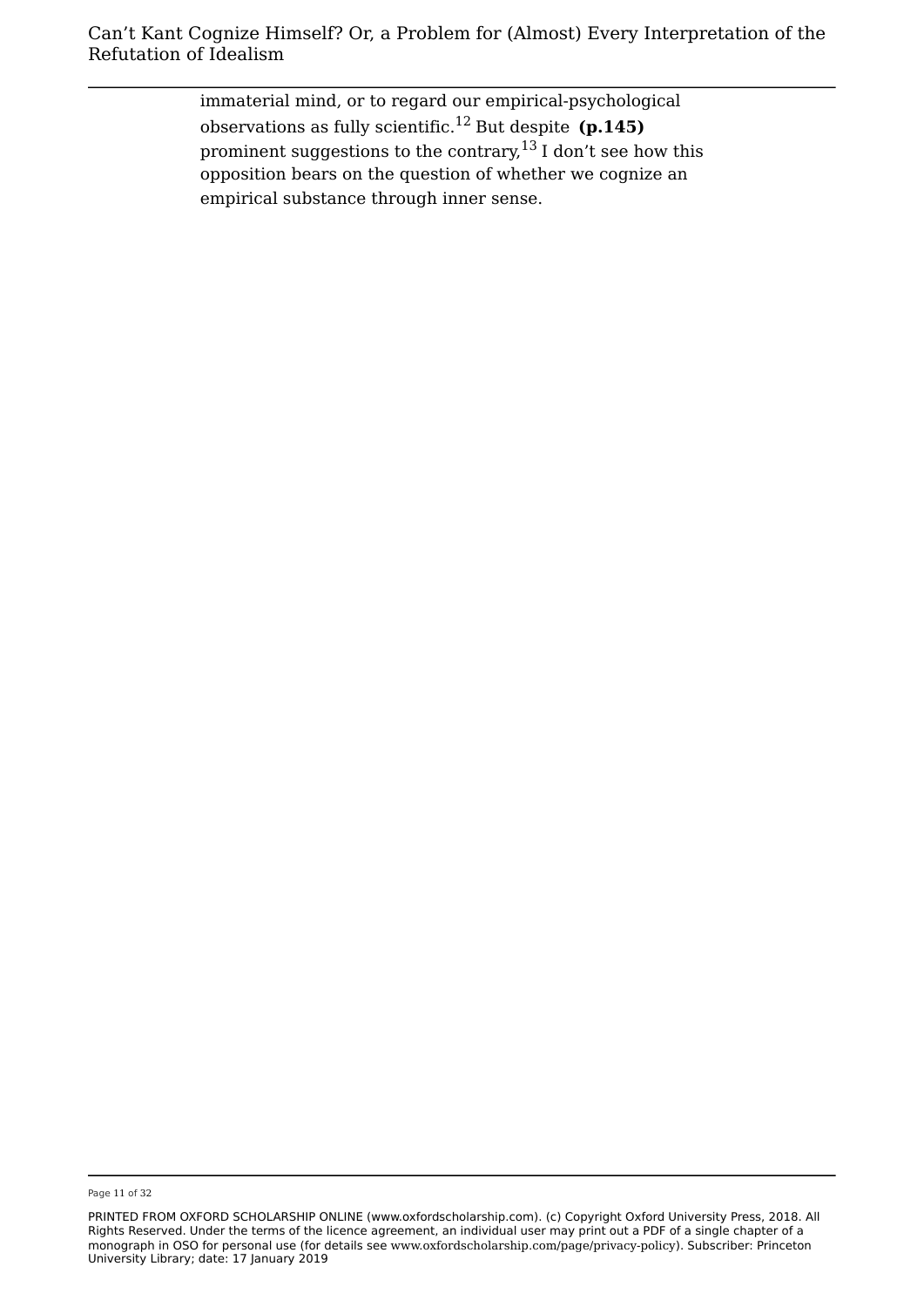8.3. Philosophical Considerations In addition to these textual considerations, there are (in my view) solid philosophical grounds for thinking that Kant's theory of cognition allows the empirical self to be cognized through inner sense, and that the self that is so cognized is a substance that persists through changes.

First, the self-as-mind is the *natural* candidate in any philosophical picture to play the role of that which persists through the perceived changes in mental states. That's just what a mind is. Kant's innovation, I submit, is not to contest this natural thought in the manner of Hume, or to banish the empirical self altogether, but rather to point out that the self, like any outer substance, is a mere 'appearance' rather than a thing-in-itself (again, see the B68 passage above). We would need more than a few scattered texts (like A107) to overthrow this natural picture.

Second, there is the parity argument mentioned earlier and explicitly invoked by Kant in some of the passages just quoted.<sup>14</sup> In outer sense, awareness of a series of changing states over time, together with the synthesising work of the imagination and understanding, provides cognition of those states *as* states of an empirical substance. For example: our awareness of the changing surface qualities of the table allows us to cognize *the table* (or the matter that constitutes it) as a persisting empirical substance that *has* those qualities. By parity of reasoning, it seems that inner awareness of a series of mental states should be able to provide cognition of the persisting empirical substance that *has* those states, provided (as Kant himself insists at B68–9 and suggests at B153–5) that synthesis also occurs in inner awareness. Again, this is *not* the claim that we perceive a 'bare substratum'; nor is it the claim that we can mount a full-blown scientific inquiry into the nature of the empirical self through a priori reflection or introspective psychology. Rather, it is the claim that in being aware of a series of changing inner states, we also cognize the self-substance that has those states. Kant seems to make exactly this kind of parity point at A379, B68–9, and *Prolegomena* 4:336, portions of which were quoted above. And from a philosophical point of view, it is hard to see what would motivate a lack of parity **(p.146)** here—i.e., the view according to which, *with respect to the inner case only,* we

Page 12 of 32

PRINTED FROM OXFORD SCHOLARSHIP ONLINE (www.oxfordscholarship.com). (c) Copyright Oxford University Press, 2018. All Rights Reserved. Under the terms of the licence agreement, an individual user may print out a PDF of a single chapter of a monograph in OSO for personal use (for details see www.oxfordscholarship.com/page/privacy-policy). Subscriber: Princeton University Library; date: 17 January 2019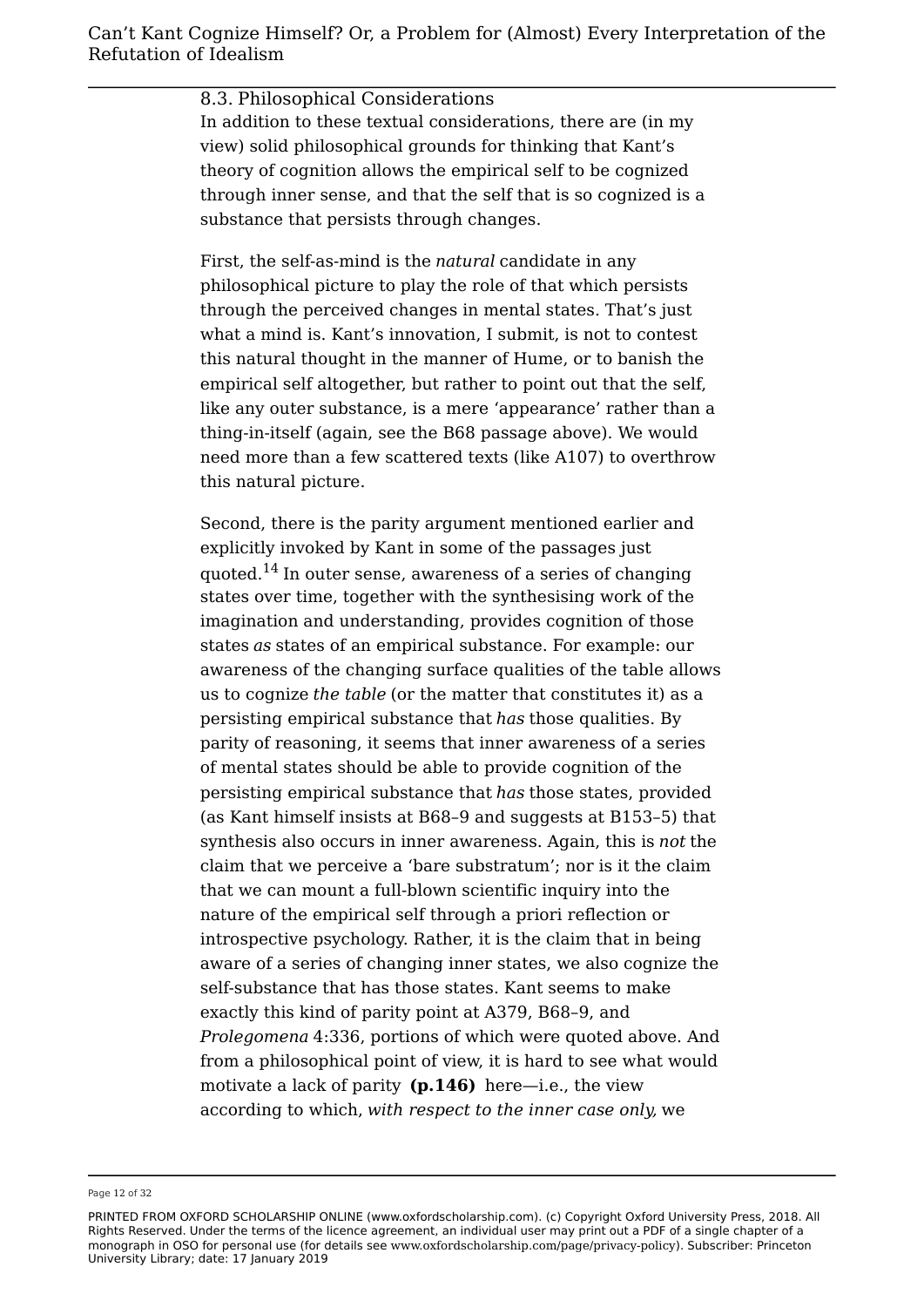cognize a bundle of states but fail to cognize the underlying empirical substance.<sup>15</sup>

There is another set of concerns that seems to militate against the idea of the self as object of inner cognition. Call these *Strawsonian concerns*, since they are typically associated with P.F. Strawson's work on Kant in the 1960s. They are echoed, however, by numerous recent commentators, including Luigi Caranti, who takes them to be decisive:

Finally, and most importantly, these [inner] representations cannot be taken as properties of an object in the same way that, for example, colour, shape, or the size of a table are properties of this object. In inner sense there is no reidentifiable object to which these properties can be attributed. This suggests that the symmetry between inner and outer sense, on which Kant often insists (and at times still insists in the B-edition), is not grounded. Given Kant's own assumptions, the representations that flow in my consciousness can at most be said to *belong* to the mind, but not to be representations *of* the mind. At least they are not representations *of* the mind in the same manner that the representations of colour, shape, and the size of the table in front of me are representations *of* this table. In the latter case we have a reidentifiable object to which these representations pertain as its properties; in the former case we have no such thing. (Caranti 2007: 134)

This is a complicated passage, but the main idea seems to be this: the precise content of inner sense only gives a series of states, and we might well take them to 'belong to' an empirical mind or self. But there is no way to 'reidentify' the self that has them as *the same* over time, and so this precludes us from having inner cognition of the self over time, even though Kant himself seems to think we do.<sup>16</sup> In other words, the Strawsonian concern here is that I can't *re*-identify my self later and say that  $it$ —the one that had that representation at  $t_1$ —is also the self that has *this* representation at *t4*.

I can't engage in a full-scale discussion of Strawsonian concerns here; the literature on them is enormous.<sup>17</sup> For present purposes, it is worth emphasising, first, that the ability to *re*-identify the self at *t<sup>4</sup>* isn't obviously required in order for me to count as having inner cognition of the self at *t1*. That

Page 13 of 32

PRINTED FROM OXFORD SCHOLARSHIP ONLINE (www.oxfordscholarship.com). (c) Copyright Oxford University Press, 2018. All Rights Reserved. Under the terms of the licence agreement, an individual user may print out a PDF of a single chapter of a monograph in OSO for personal use (for details see www.oxfordscholarship.com/page/privacy-policy). Subscriber: Princeton University Library; date: 17 January 2019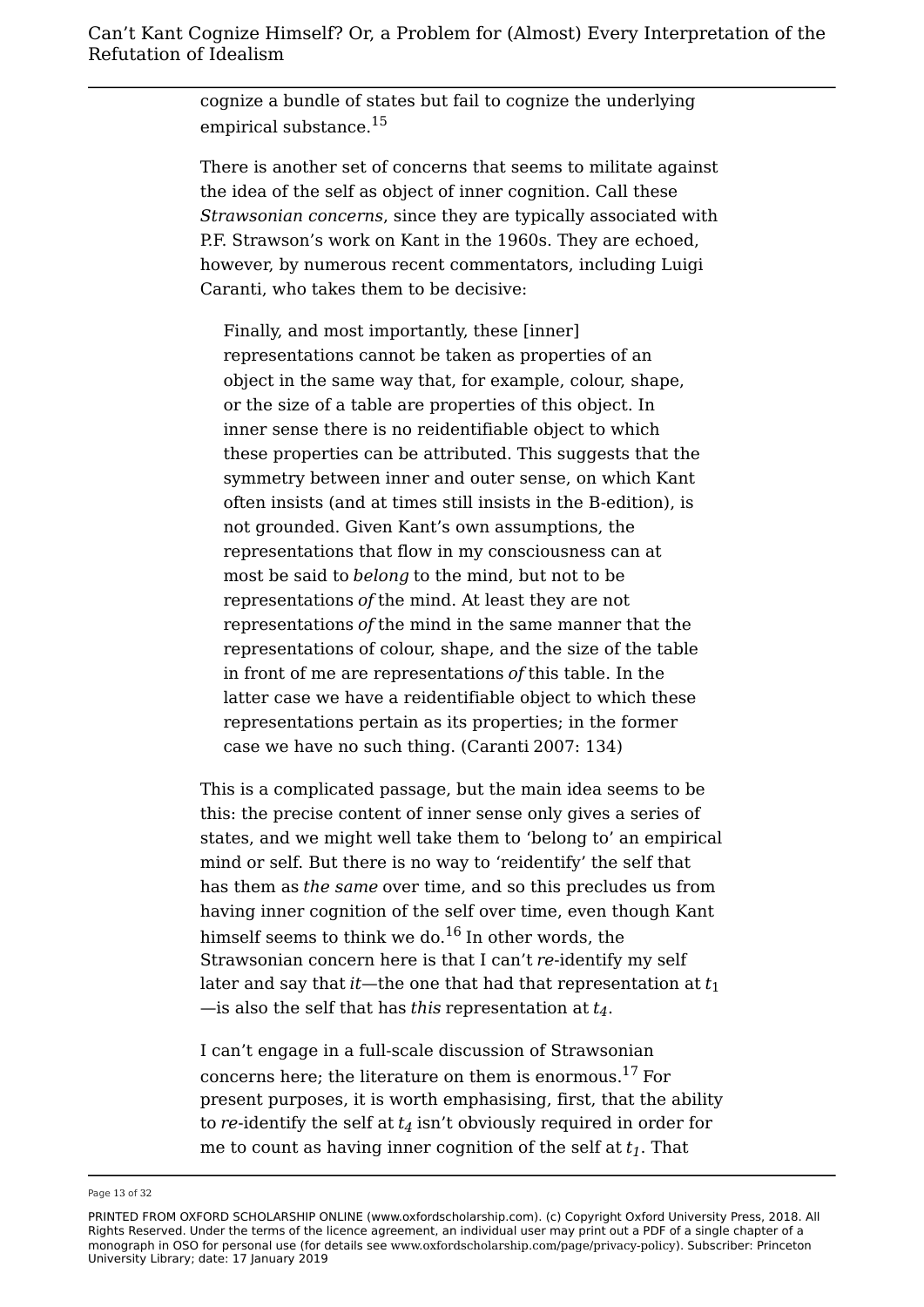kind of momentary cognition may require the ability to individuate, but surely at  $t_1$  I can individuate the mind in question 'from the inside': I can say that it is *this* self—the one that has *this* representation—that I am cognizing through inner sense. It also isn't clear that  $t_1$  should be conceived as a mere **(p.147)** instant as opposed to a short but still temporally-extended period—one that I can hold before consciousness 'all at once', so to speak. One lesson of the Transcendental Deduction is that Kant thinks that any sort of unified consciousness at all has to occur over an unspecified but still extended period of time.<sup>18</sup> So if there is room for saying that we cognize the self through inner sense in a *single* act of consciousness, even over a short period like this, then my main interpretive suggestion is left untouched by Strawsonian concerns.

But what about reidentification—why is that so important? Kant does seem to think that genuine empirical selfconsciousness takes place over a prolonged period of time—as this note indicates:

The pure (transcendental) apperception has to be distinguished from the empirical *apperceptio percipientis* … The first says merely 'I am'. The second [says] I was, I am, and I will be, i.e. I am a thing of the past, present, and future time.<sup>19</sup>

This is just a reflection, but it's a nice one for present purposes, since Kant explicitly says that empirical selfawareness delivers cognition of a 'thing' that endures through time. We saw something similar above in the *Prolegomena*: 'if we want to infer the persistence of the soul from the concept of the soul as substance, this can be valid of the soul only with respect to possible experience, and not of the soul as a thing in itself and beyond all possible experience' (4:335). But maybe the Strawsonian concern can survive this, since Kant also gestures in places at the broadly Lockean worry that, for all we know, a substance that we are aware of as having mental states at *t<sup>1</sup>* has been switched out for a different substance at *t4,* even though the consciousness seems continuous (A363–4 and note).<sup>20</sup> The worry, in other words, is that, for all I can tell in inner sense, the self that had a mental state at  $t_1$  is a 'different' self from the one that has the state at *t4*.<sup>21</sup>

Page 14 of 32

PRINTED FROM OXFORD SCHOLARSHIP ONLINE (www.oxfordscholarship.com). (c) Copyright Oxford University Press, 2018. All Rights Reserved. Under the terms of the licence agreement, an individual user may print out a PDF of a single chapter of a monograph in OSO for personal use (for details see www.oxfordscholarship.com/page/privacy-policy). Subscriber: Princeton University Library; date: 17 January 2019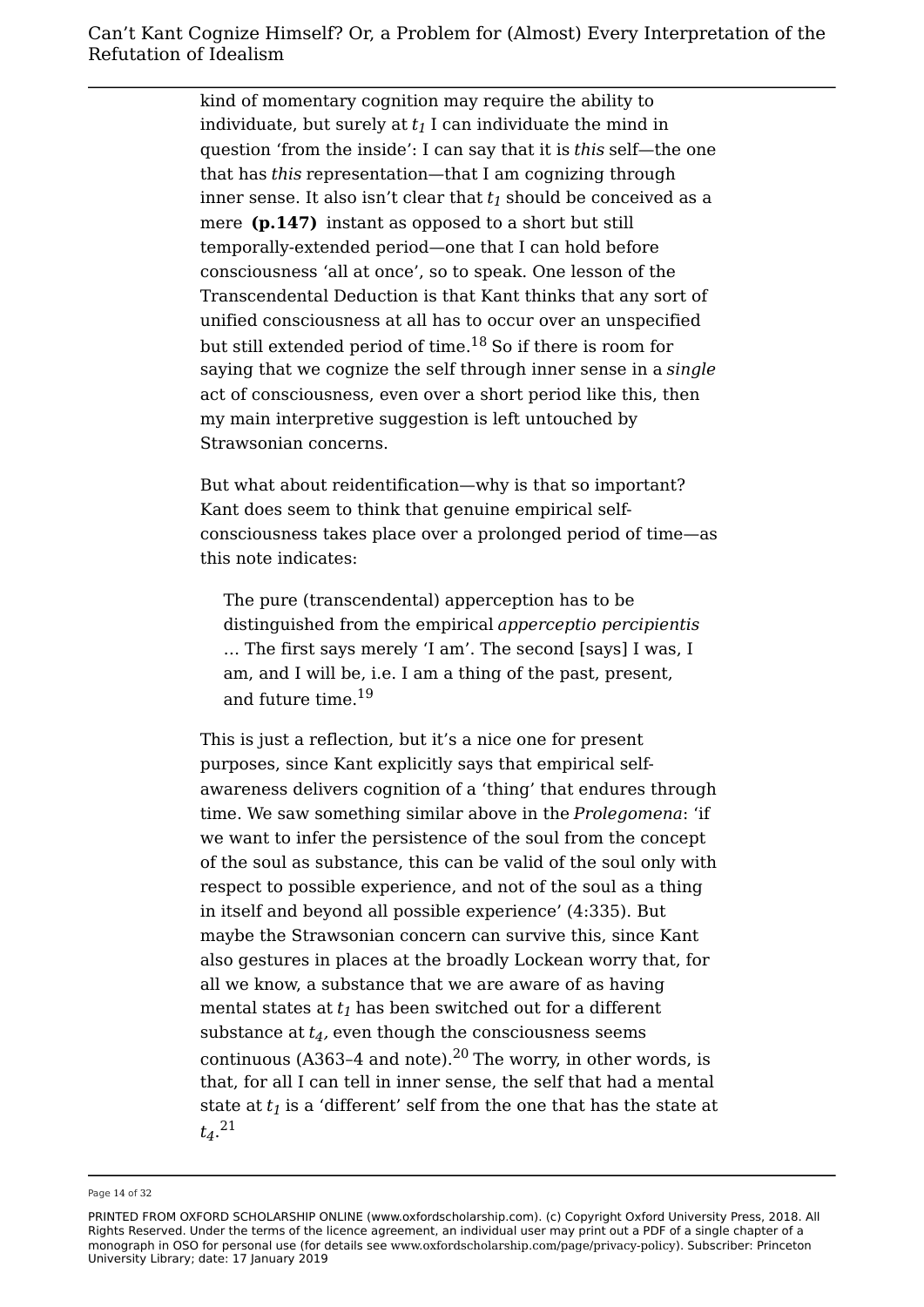Insofar as this concern is intelligible, I can think of two broad lines of response to it. First, we again have to keep in mind that our topic in this paper is the empirical self—the object of inner sense—and not the logical or transcendental 'I'. When Kant talks about these 'switching out' scenarios in the Aedition Paralogisms, he is trying to undermine high rationalist doctrines about an immaterial, immortal substance whose continuous existence can be inferred from our experience of ourselves as conscious over time.

Second, it is hard to see why we can't mount another version of the parity argument vis-à-vis outer sense here. When I perceive the ship going down the river at  $t_1$  and perceive it again at *t4*, I clearly reidentify it as *the same* empirical object or substance. In **(p.148)** that case I am aware of a series of changing outer states over time and I then (in keeping with the First Analogy) *cognize* those states as belonging to the same substance occupying different spatial locations. Perhaps it is possible for a numerically different blob of matter to be indiscernibly switched in or substituted at *t<sup>4</sup>* for what constituted the original ship at *t1*, and so in fact is a different substance with qualitatively identical properties. But so what? As long as that hasn't in fact happened, I can successfully reidentify the ship as the same ship, moving along its course. Here again, I want to suggest, it seems like there is parity between outer sense and inner sense. The fact that outer objects can be tracked through contiguous spatial regions doesn't *guarantee* that they are the same substances; likewise, the fact that inner cognition seems to be of the same self at *t<sup>4</sup>* that it was at  $t_1$  doesn't *guarantee* that this is correct.<sup>22</sup>

But perhaps the Strawsonian concern isn't about far-fetched sceptical scenarios such as these, but rather about what is required to perform the much more basic act of ascribing states to the same object over time. Perhaps the idea, in other words, is that the very fact that the ship either stays in the 'same place' or moves through spatially contiguous regions is what allows us to regard it as the same persisting object or substance that we re-encounter. Even so, I don't see a real problem here for the case of inner cognition. Barring radical far-fetched scenarios involving different selves being switched in or substituted for earlier ones, it seems as though I naturally and justifiably think of my self at *t4*—the one that I cognize as inwardly counting—as the same self as the one that I cognized as thinking about prime numbers earlier. There

Page 15 of 32

PRINTED FROM OXFORD SCHOLARSHIP ONLINE (www.oxfordscholarship.com). (c) Copyright Oxford University Press, 2018. All Rights Reserved. Under the terms of the licence agreement, an individual user may print out a PDF of a single chapter of a monograph in OSO for personal use (for details see www.oxfordscholarship.com/page/privacy-policy). Subscriber: Princeton University Library; date: 17 January 2019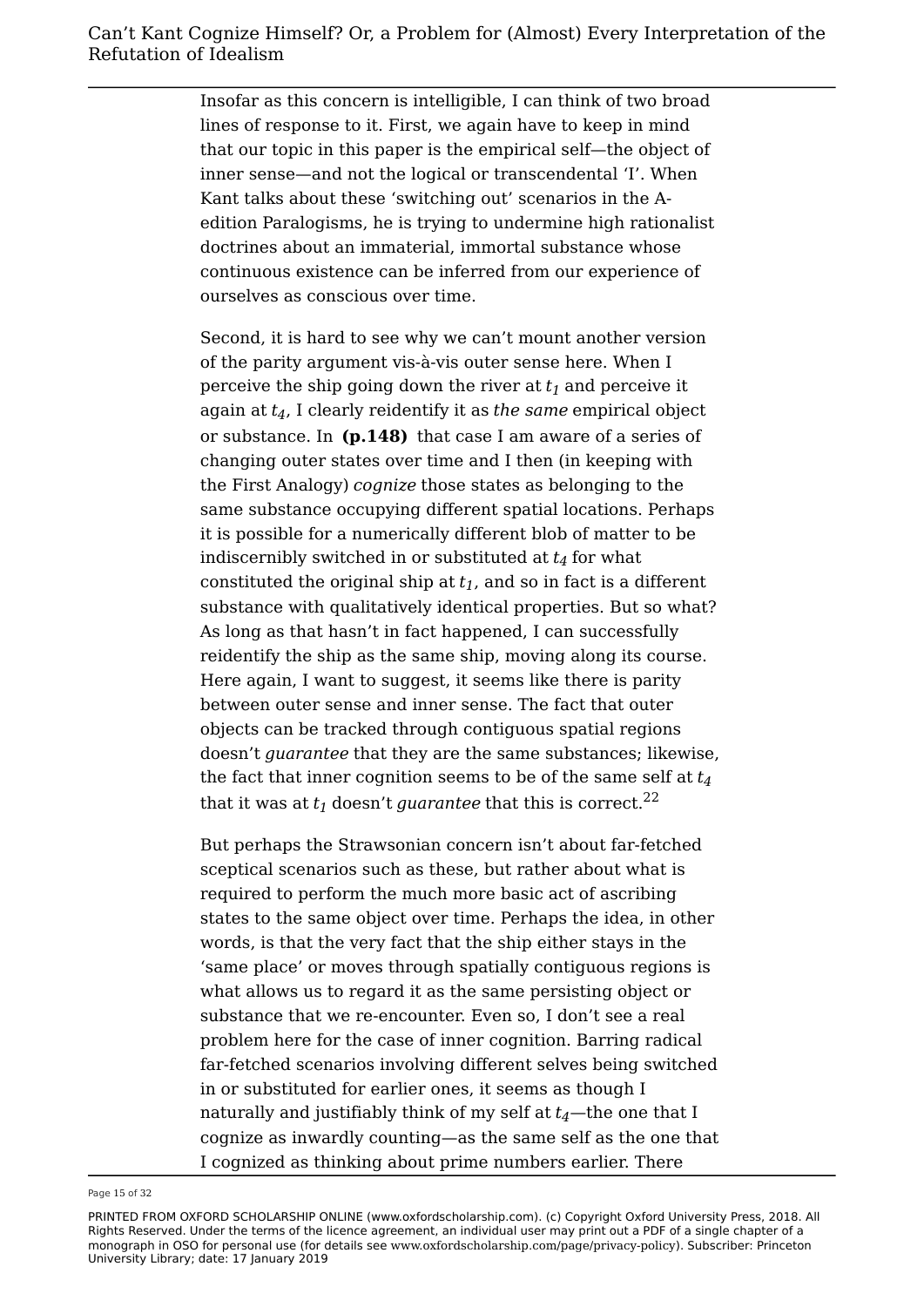might even be an analogue of spatial contiguity here: at *t<sup>4</sup>* I am aware of both counting now and as having thought about prime numbers at *t1*. Perhaps I also remember that the intervening states display a natural psychological progression —first I was thinking about prime numbers, but then I moved to thinking about numbers generally over *t<sup>2</sup>* and *t3*, and now I'm just inwardly counting (see again the quotation from A363–64 in note 21 above, and also Kant's footnote to that passage). It's logically possible that these selves are somehow numerically different, but I don't see any good reason for us or Kant to take that possibility seriously in the normal context, or to think that it robs us of the ability to cognize ourselves over time through inner sense.

Here is a final philosophical consideration on behalf of the cognizability of the empirical self through inner sense: Kant clearly allows that external objects cause various perceptual states in the mind. But in such causal interactions, what are the relata? On at least one plausible interpretation of the Analogies, the ultimate relata involved in causal relations are empirical substances: 'where there is action, consequently activity **(p.149)** and force, there is also substance' (A204/  $B250$ ).<sup>23</sup> So when the ship's movement causes, through a complicated causal-perceptual mechanism, the representation of a moving ship in my mind, what are the relata? The natural candidates, it seems, are the (substantial matter of the) ship, on the one hand, and my mind, on the other. But what does 'mind' amount to here? It can't just be a bundle of states, since on this reading the ultimate relata in any causal interaction are substances (with active and passive powers). It also can't be the *transcendental* or *noumenal* mind, since here we are talking about an explicitly *empirical* causal relation. As Jacobi pointed out long ago (and Strawson himself reminded us more recently) the Critical philosophy forbids us from construing *noumenal* things as engaged in *causal* relations (i.e. relations that are brought under the schematised category of cause– effect). So it seems hard to resist positing an empirical self—a 'substance-in-appearance'—as one of the relata in perceptual causal relations.<sup>24</sup> If that is correct, then when we are aware, in inner sense, of having a perceptual representation (of a ship, say), we can also cognize the substance that has been *caused* (by the ship) to have that representation.

8.4. Implications for the Refutation of Idealism

Page 16 of 32

PRINTED FROM OXFORD SCHOLARSHIP ONLINE (www.oxfordscholarship.com). (c) Copyright Oxford University Press, 2018. All Rights Reserved. Under the terms of the licence agreement, an individual user may print out a PDF of a single chapter of a monograph in OSO for personal use (for details see www.oxfordscholarship.com/page/privacy-policy). Subscriber: Princeton University Library; date: 17 January 2019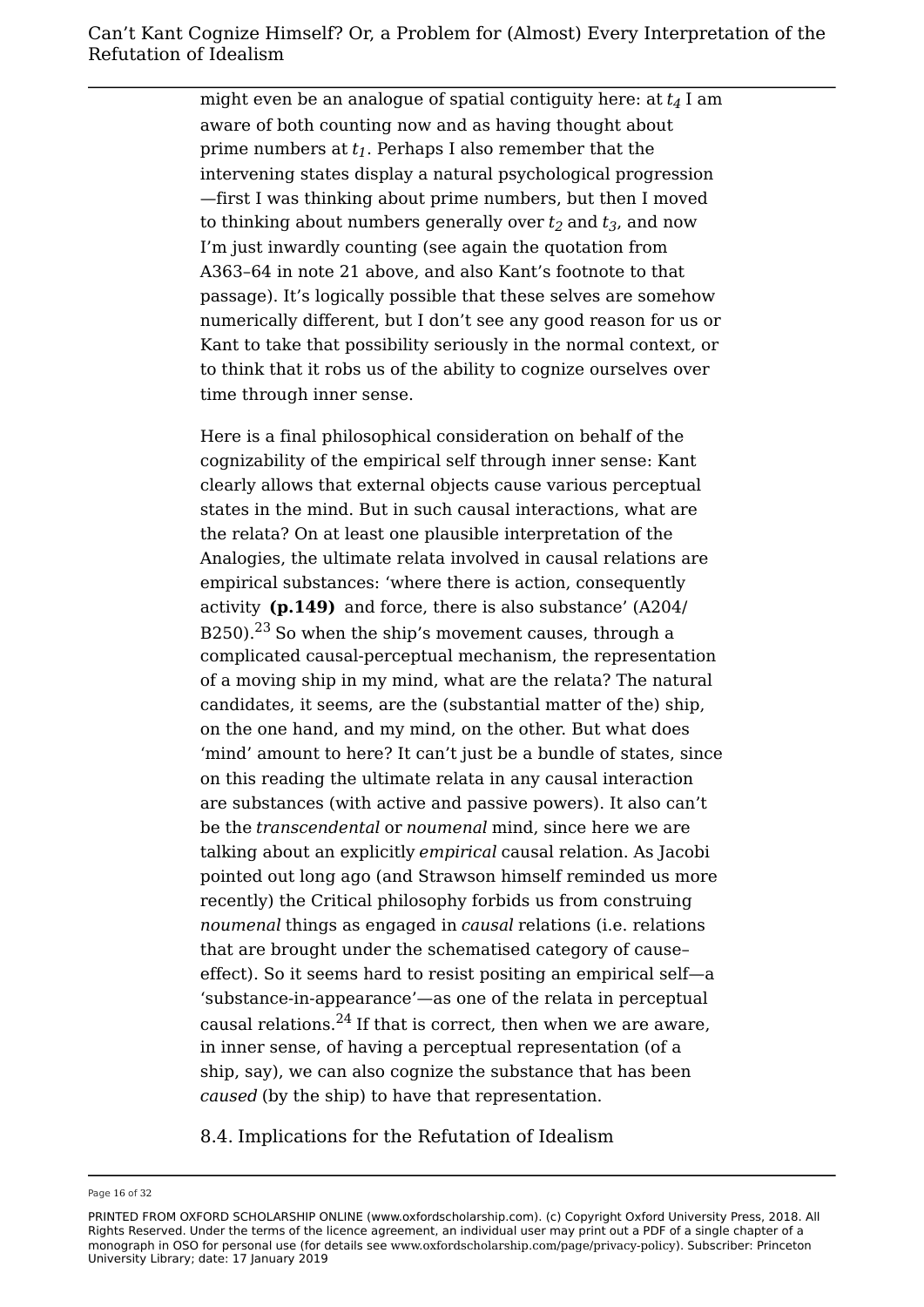There is more to be said about all this, but I hope to have at least raised some serious concerns about the common practice of taking passages like A107 to show that, for Kant, we don't cognize ourselves through inner sense. If this is on the right track, there are some important implications for other aspects of Kant's philosophy of mind and empirical nature. For one, we have to allow not just mental states but the empirical self to be part of nature, even if (as Kant is at pains to point out in the Paralogisms and Introduction to the *Metaphysical Foundations*) our cognition of it does not rise to the level of science or certainty.<sup>25</sup> The implication I want to focus on here, however, has to do with how we interpret the argumentative structure of the famous Refutation of Idealism chapter.

The stated goal of the Refutation is to refute Cartesian scepticism—Kant typically calls it 'problematic idealism' because it problematises the inference from cognition of inner states to cognition of an outer world of spatial objects. Although Kant doesn't admit to ever having been vulnerable to external-world scepticism, he does admit in the B-edition Preface that it is a 'scandal of philosophy' that it hasn't been decisively refuted, and that he didn't state his argument against it clearly enough in the A-edition. He thus inserts a new proof of 'the existence of objects in space outside me' into the discussion of the modal categories.<sup>26</sup> The overall strategy, he tells us, is to 'prove that **(p.150)** even our **inner experience**, undoubted by Descartes, is possible only under the presupposition of outer experience', where the latter is understood to be experience of external objects in space  $(B275).^{27}$ 

The proof is contained in a few notoriously compressed sentences:

Page 17 of 32

PRINTED FROM OXFORD SCHOLARSHIP ONLINE (www.oxfordscholarship.com). (c) Copyright Oxford University Press, 2018. All Rights Reserved. Under the terms of the licence agreement, an individual user may print out a PDF of a single chapter of a monograph in OSO for personal use (for details see www.oxfordscholarship.com/page/privacy-policy). Subscriber: Princeton University Library; date: 17 January 2019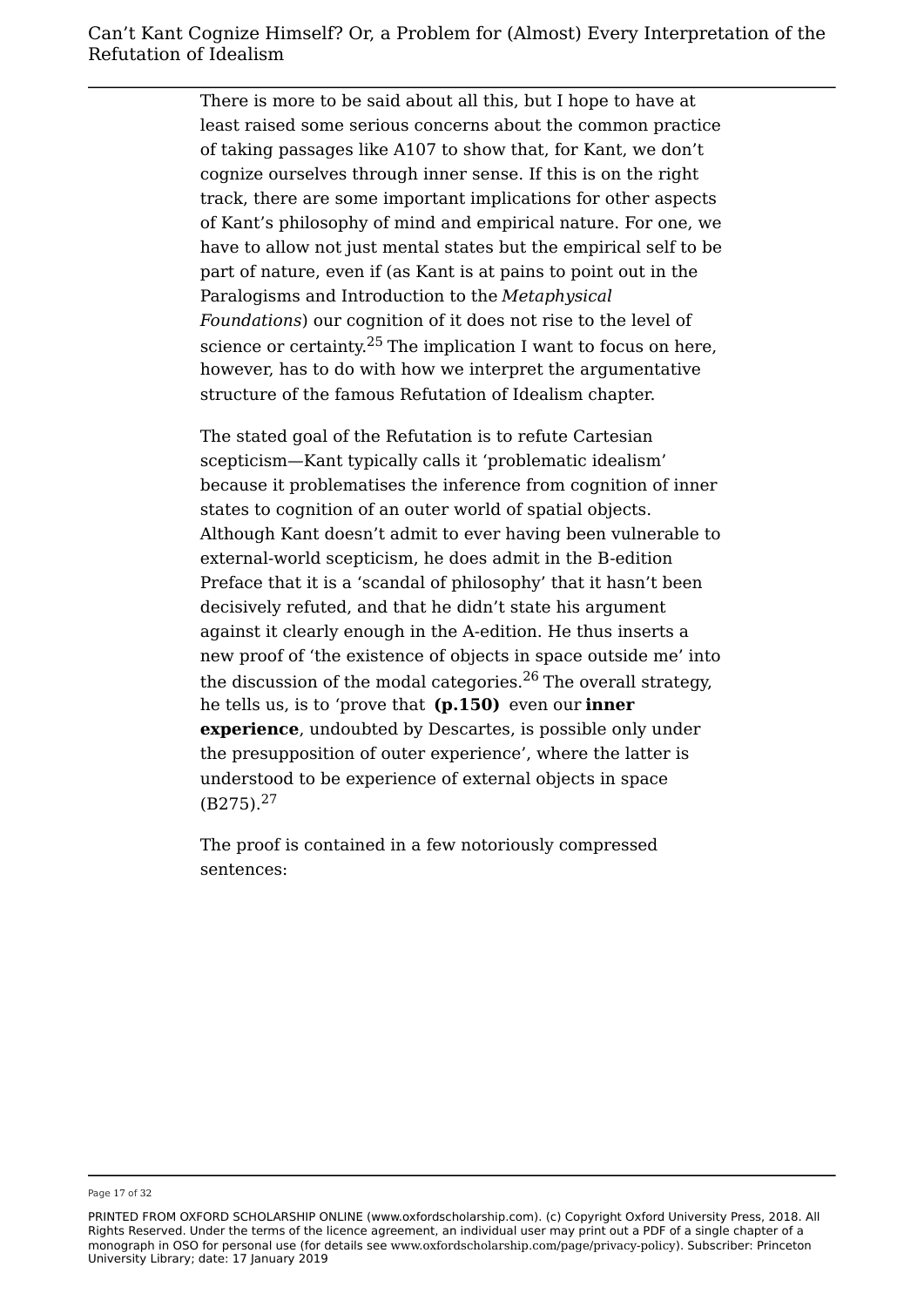I am conscious of my existence as determined in time. All time-determination presupposes something **persistent** in the perception (*in der Wahrnehmung*). **This persistent (***Beharrliche***), however, cannot be an intuition in me. For all grounds of determination of my existence that can be encountered in me are representations, and as such require something persistent that is distinct even from them, in relation to which their change, thus my existence in the time in which they change, can be determined**.<sup>28</sup> So the perception (*Wahrnehmung*) of this persistent is possible only through a **thing (***Ding***)** outside me and not through the mere **representation** of a thing outside me. Consequently, the determination of my existence in time is possible only by means of the existence of real things that I perceive outside myself. (B275, original bold)

The passage suggests the following preliminary reconstruction:

**(P1)** I am aware that I have had a series of experiences that occurred in a specific temporal order over some period of time  $t_1$ <sup>-</sup> $t_4$  = T. [inner sense<sup>29</sup>]

**(P2)** Necessarily, if I am aware that I have had a series of experiences that occurred in a specific temporal order over T, then something in my perception *persisted* over T. [premise]

**(C1)** Thus, something in my perception persisted over T. [(P1), (P2), *modus ponens*]

**(P3)** This persistent perceptible is distinct from my own self and its states. [premise]

**(C2)** Thus, something that is in my perception and that is distinct from my self and its states persisted over T.  $[ (C1), (P3) ]$ 

**(C3)** Thus, perceptible objects in space outside me existed over T. [(C2), Kant's conception of what it is to be perceptible and 'outside me']

Page 18 of 32

PRINTED FROM OXFORD SCHOLARSHIP ONLINE (www.oxfordscholarship.com). (c) Copyright Oxford University Press, 2018. All Rights Reserved. Under the terms of the licence agreement, an individual user may print out a PDF of a single chapter of a monograph in OSO for personal use (for details see www.oxfordscholarship.com/page/privacy-policy). Subscriber: Princeton University Library; date: 17 January 2019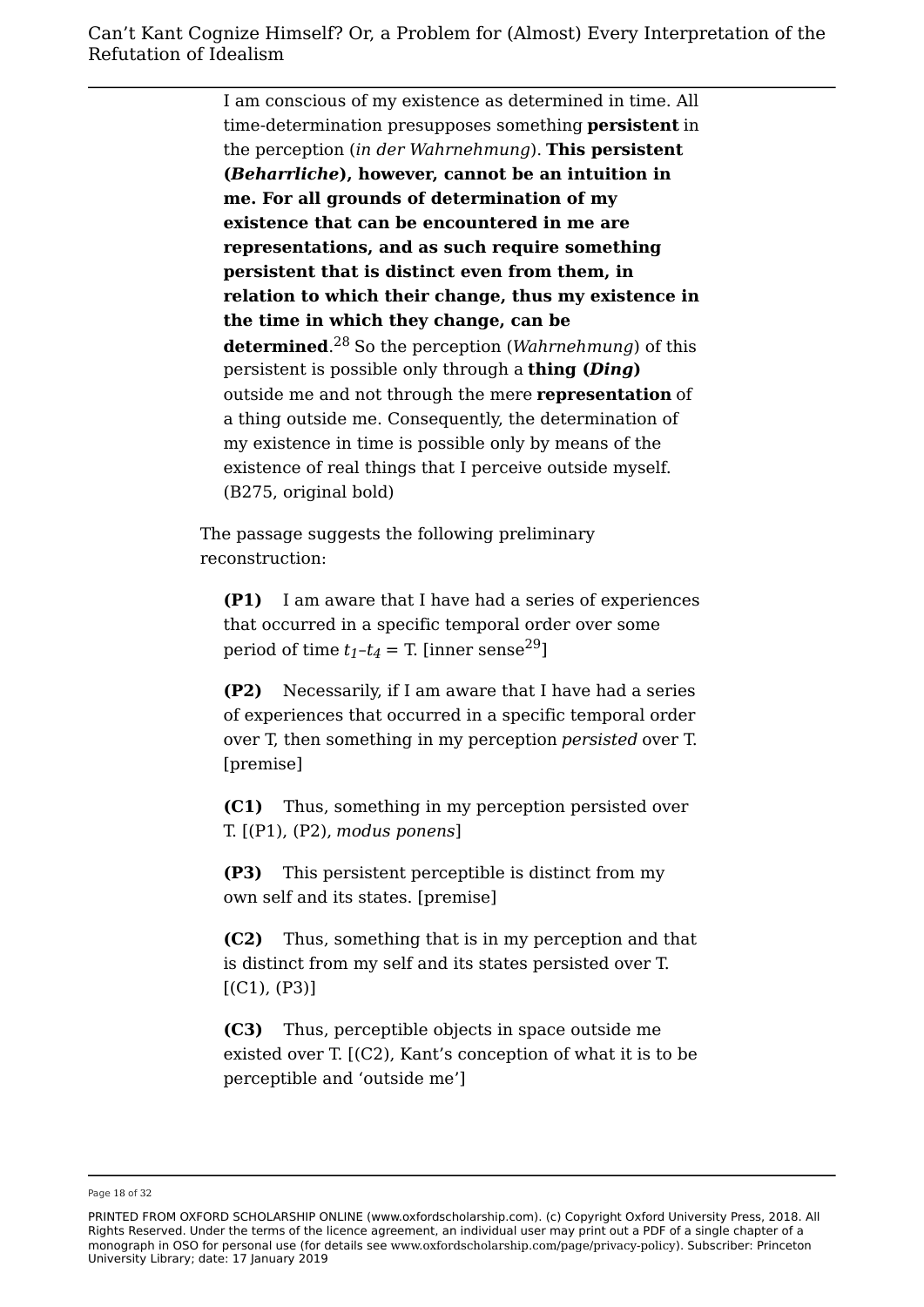The argument is valid, but (P1), (P2), and (P3) obviously require defence. Here I will skip over (P1) and (P2) entirely in order to focus on (P3). My main point is that the considerations adduced above make it very difficult to defend (P3) in any of the usual ways. But if that's right, then we will need some alternate argument for (C3). This is something that I hope to provide elsewhere.

 **(p.151)** 8.5. (P3): The Substantial Fly in the Inner Ointment

(P1) and (P2) entail, via *modus ponens*, that

**(C1)** Thus, something in my perception persisted over T.

Let's assume here that 'my perception' refers to the consciousness of my existence that Kant describes in the first premise. Clearly, (C1) leaves open the possibilities that the persisting thing is

- (a) a state of the mind,
- (b) the mind itself; or
- (c) an object distinct from the mind.<sup>30</sup>

Kant wants to get to (c), and so he still needs to rule out (a) and (b). One way to do that is to show that

**(P3)** This persistent perceptible is distinct from my own self and its states. [premise]

Let's look at (a) first—the possibility that the persisting item is a mental state or representation. Kant seems to have considered this: recall that the B-edition Preface's official amendment to the Refutation proof says that the persistent 'cannot be an intuition in me' (Bxxxix). His argument, again, is that intuitions or mental states generally 'require something persistent that is distinct even from them, in relation to which their change, thus my existence in the time in which they change, can be determined' (Bxxxix).

What is this argument? One thing Kant seems to rely on is an empirico-psychological doctrine according to which individual representations are all fleeting and ephemeral. Consider these passages by way of textual evidence:

Page 19 of 32

PRINTED FROM OXFORD SCHOLARSHIP ONLINE (www.oxfordscholarship.com). (c) Copyright Oxford University Press, 2018. All Rights Reserved. Under the terms of the licence agreement, an individual user may print out a PDF of a single chapter of a monograph in OSO for personal use (for details see www.oxfordscholarship.com/page/privacy-policy). Subscriber: Princeton University Library; date: 17 January 2019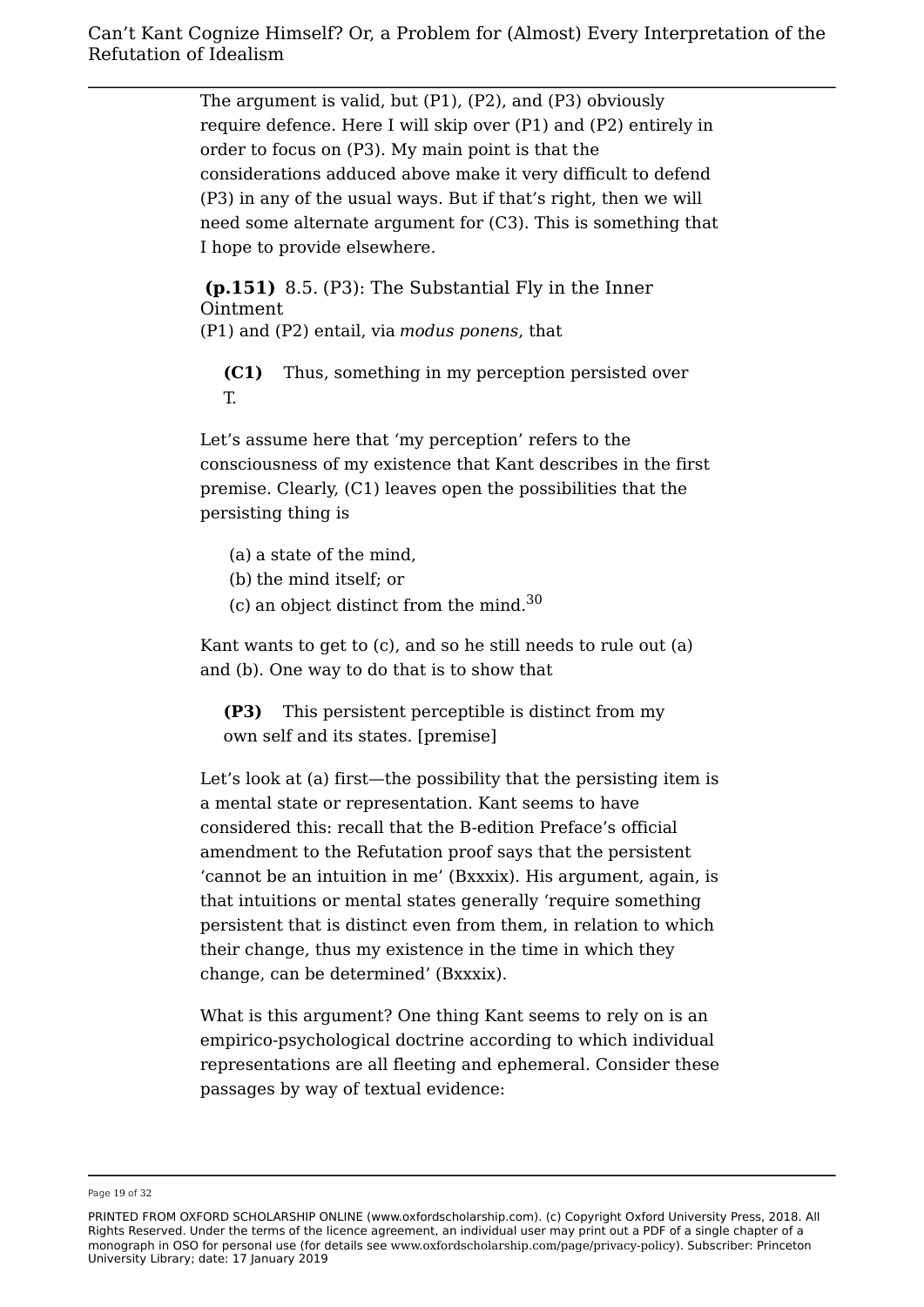The representation of something **persisting** in experience is not the same as a **persisting representation;** for that can be quite variable and changeable, *as all our representations are* … (Bxli, n.; original bold, my italics)

For in that which we call the soul, everything is in continual flux, and it has nothing abiding, except perhaps (if one insists) the I, which is simple only because this representation has no content... (A381)

[T]ime, however, and thus everything that is in inner sense, constantly flows. (B291)

It is hard to know how to evaluate this claim about the fleetingness of representations, since it is hard to know how Kant proposes to individuate representations. Certainly it **(p. 152)** is true that our experiential state is almost always in flux, and perhaps that is all that is meant in these passages. But why couldn't some of our representations persist relative to some others and allow us to measure changes among the latter?

Here one might suggest that, even if there were a representation that somehow persisted over a longer period of time T, it wouldn't be of much use in reconstructing or 'determining' the time-order of other inner changes over T. For if the persisting representation in question were qualitatively constant (e.g. if there were a persisting tone at a constant Bflat), then we wouldn't be able to use it to measure the order of changes (all of our states would simply—horribly!—be accompanied by the ongoing sound of the same B-flat). And if there were qualitative variations in it (i.e. if the tone were slowly to rise over T, or a series of shapes in our visual field were slowly to change over T), then it is hard to see how this could count as just *one* representation rather than a series. And even if it could, the single representation itself would contain variations, and so in order to determine the temporal order of *these* variations we would presumably need to make reference to some *further* underlying framework.<sup>31</sup> Perhaps this is Kant's point in the passage that he asks us to insert into the Refutation:

Page 20 of 32

PRINTED FROM OXFORD SCHOLARSHIP ONLINE (www.oxfordscholarship.com). (c) Copyright Oxford University Press, 2018. All Rights Reserved. Under the terms of the licence agreement, an individual user may print out a PDF of a single chapter of a monograph in OSO for personal use (for details see www.oxfordscholarship.com/page/privacy-policy). Subscriber: Princeton University Library; date: 17 January 2019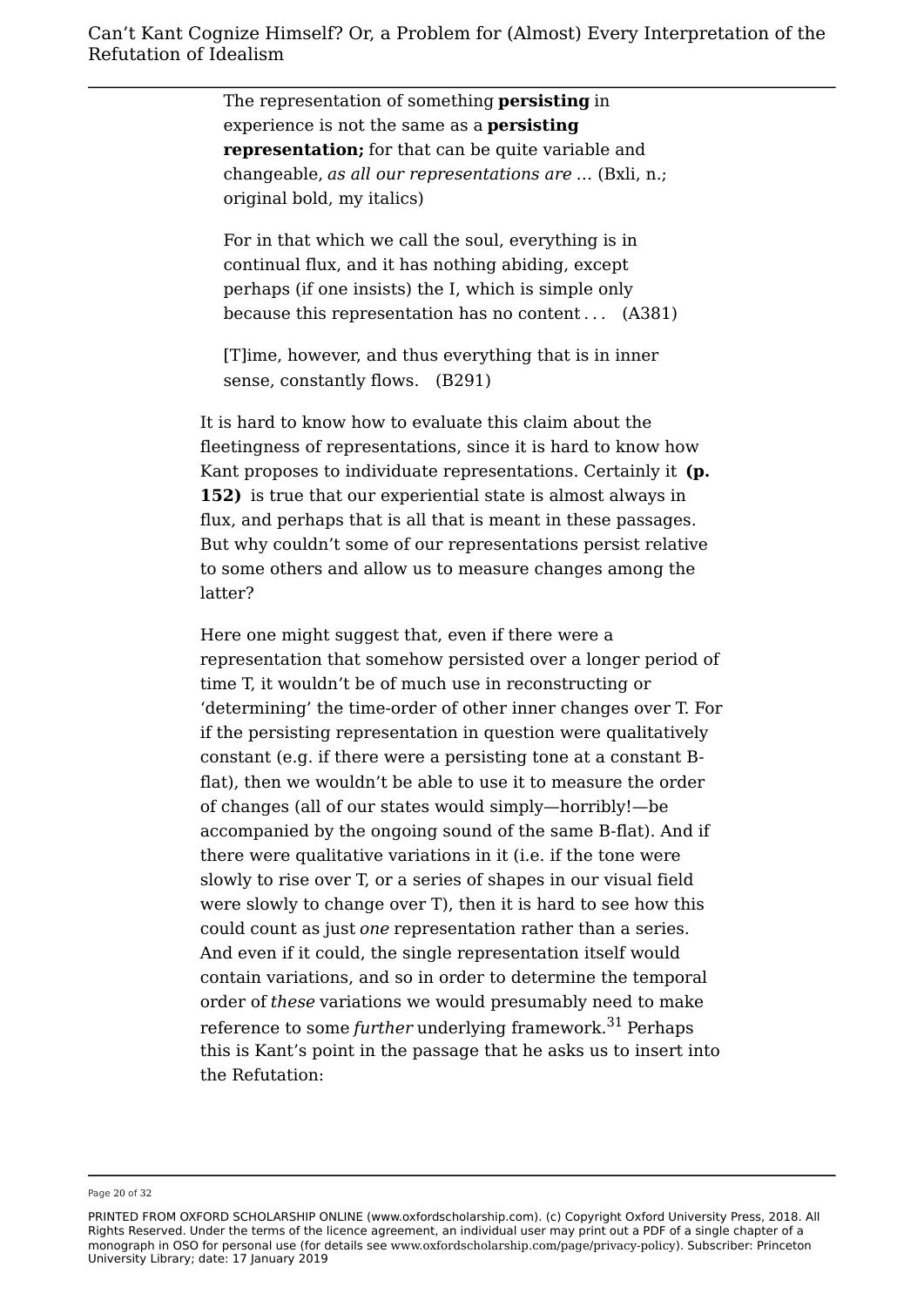**This persistent** (*Beharrliche*)**, however, cannot be an intuition in me. For all grounds of determination of my existence that can be encountered in me are representations, and as such require something persistent that is distinct even from them, in relation to which their change, thus my existence in the time in which they change, can be determined.** (Bxxxix, original bold)

Clearly a lot hangs here on the interpretation of (P1): is Kant saying merely that we are aware that our representations change over time (*are* time-determined), or is he saying that we also have the ability to *determine* their order? This is a key question for any interpretation of the Refutation, and I won't try to settle it here. But even if he is starting with the latter, stronger claim, a series of inner states could clearly have a logical structure that makes its order determinable from the inside, so to speak. When I close my eyes and count off numbers in my head, for instance, I am aware that I must have said '10' *after* I said '9' because I know something about the order of the natural numbers. Or if there were a digital clock in the corner of our visual fields, which slowly counts up from 0:00 starting at the moment of our birth, we would be able, in inner sense, to determine the order of a series of remembered visual states. There *isn't* actually that, of course, but there could be, and (as I have argued elsewhere) it would be odd if Kant's proof of the external world relied on such a deeply contingent premise. $32$  Finally, perhaps we do sometimes appeal to our *representations* of spatial objects to determine the order of some of our states. For instance, I know that I had a representation **(p.153)** *as of* my car before I had a representation as of my office, because my representations as of a spatial world are such that I first have to represent myself as of going to the office before I represent myself as of being in the office. But all of that could be the case, and allow me to determine the order of my representations in time, even if the representations are merely *as of* rather than *of* an external spatial world (i.e. I could do this even if my representations as of an orderly spatial world are all produced in me by an evil demon, and there is no external world). The argument here merely seems to require some discernible progressive or periodic or 'clock-like' structure across a sufficient number of

Page 21 of 32

PRINTED FROM OXFORD SCHOLARSHIP ONLINE (www.oxfordscholarship.com). (c) Copyright Oxford University Press, 2018. All Rights Reserved. Under the terms of the licence agreement, an individual user may print out a PDF of a single chapter of a monograph in OSO for personal use (for details see www.oxfordscholarship.com/page/privacy-policy). Subscriber: Princeton University Library; date: 17 January 2019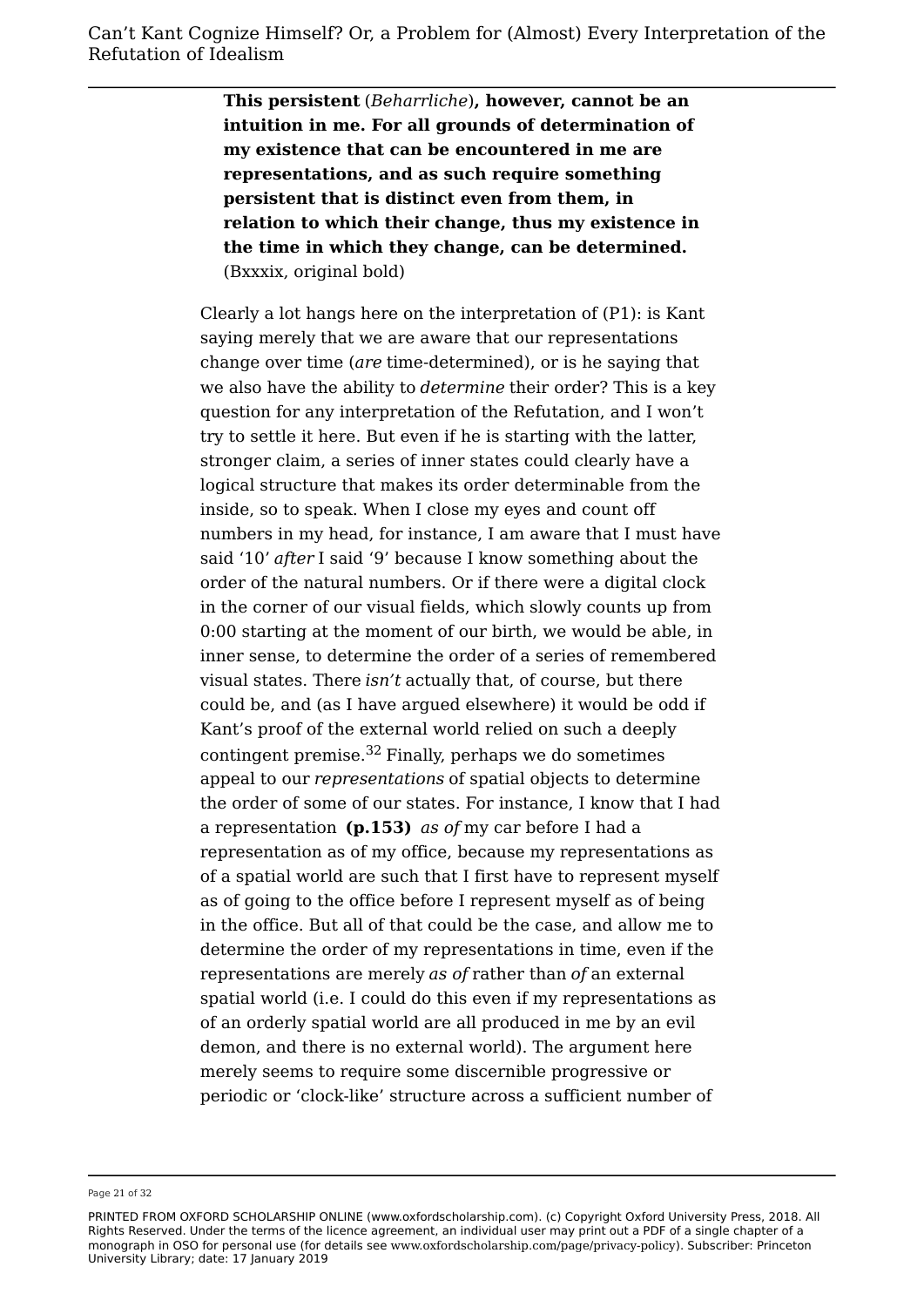my states such that I can order those and other states relative to that structure.

Again, perhaps (P1)—my 'consciousness of my existence determined in time'—doesn't require something as complex as reconstructing a time-order. But even if it does, I think the argument above is sufficient to make Kant's effort to rule (a) out by appealing to the 'fleetingness' of the representations seem like a non-starter.

Setting (a) aside, there is the further question of how Kant would try to rule out (b)—the possibility that the persisting item is the *self* as it is cognized through inner sense. As we have seen, for Kant there can be no awareness or cognition of the 'transcendental' or apperceiving self, certainly not as a persisting perceptible. But what about the empirical self—i.e. the persisting mind or self in which my various representations inhere? Why can't this do this job? $33$ 

A telling piece of evidence to consider here is that in the Bedition Preface, which Kant wrote after the main text had gone to press, he informs us that we should insert the bold sentences above in place of what he had originally written. The bold sentences include the claim, again, that

## **This persistent** (*Beharrliche*)**, however, cannot be an intuition in me.** (Bxxxix, original bold)

What Kant had originally written was this:

This persistent, however, cannot be something in me, since my own existence in time can first be determined only through this persistent thing. (B275)

One of the things he changed, then, is the claim about which internal items *cannot* play the role of the persisting perceptible. In the first draft he says it cannot be 'something in me' at all, but in the revision he restricts this and says merely that it cannot be an 'intuition in me'. Perhaps he means to say that it cannot be any series of states in me, including a series of intuitive representations. But that just looks like the attack on (a) again. And so this text—as emended by Kant implicitly leaves open the possibility in (b) that the persistent perceptible could be *me* as an empirical substantial self.

Page 22 of 32

PRINTED FROM OXFORD SCHOLARSHIP ONLINE (www.oxfordscholarship.com). (c) Copyright Oxford University Press, 2018. All Rights Reserved. Under the terms of the licence agreement, an individual user may print out a PDF of a single chapter of a monograph in OSO for personal use (for details see www.oxfordscholarship.com/page/privacy-policy). Subscriber: Princeton University Library; date: 17 January 2019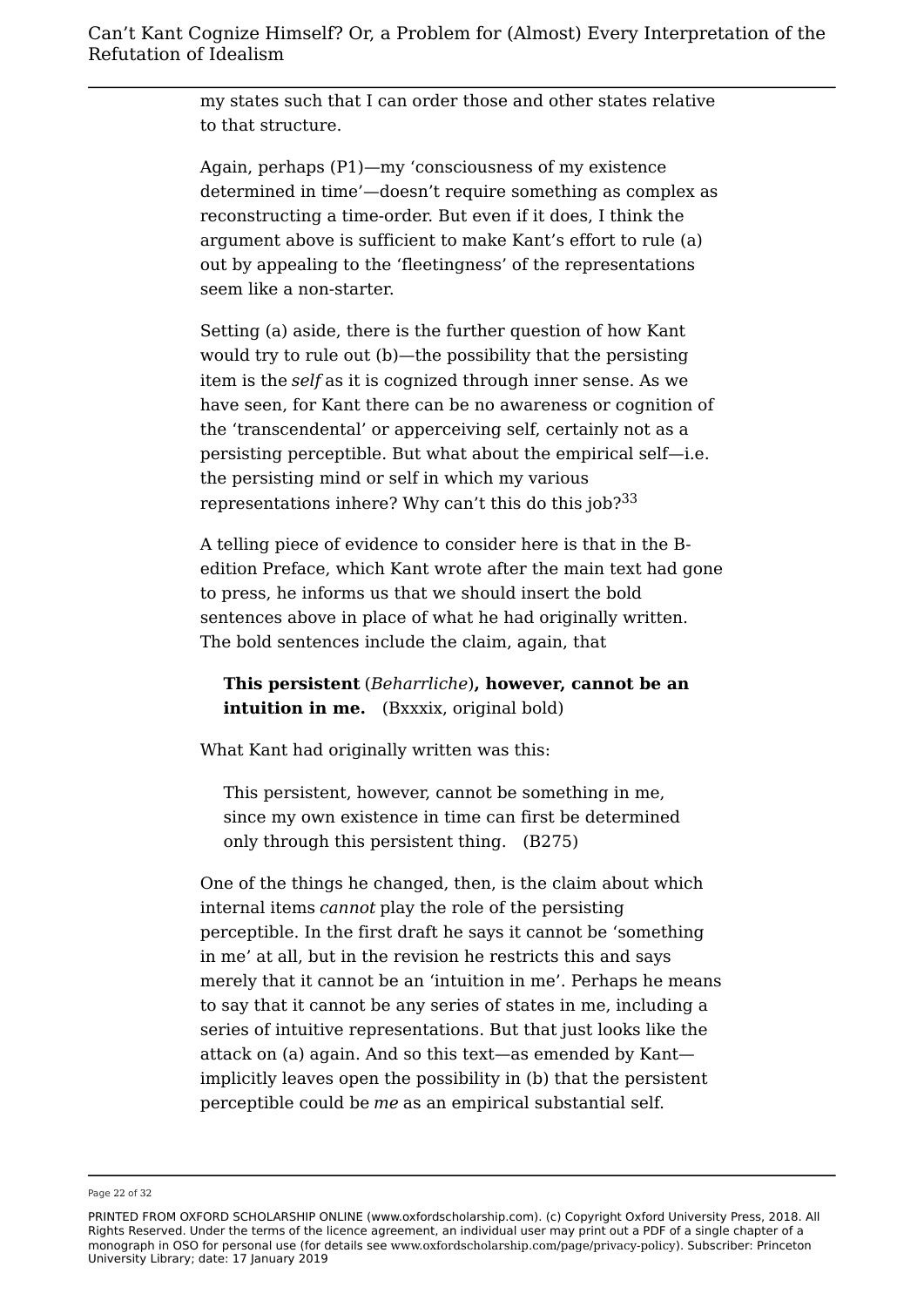**(p.154)** Many commentators will argue at this point *either* that there is no empirical self in Kant's ontology or that if there is an empirical self it is too elusive to count as a cognizable substance to which the changing states belong (citing A107 and the like). I have offered reasons above for thinking that both of these claims are based on flimsy textual evidence and dubious philosophical grounds. Kant explicitly talks of an inner empirical substance or self or soul in many different places, he says that it is the 'object' of inner sense, and his overall epistemology allows for the cognition of empirical substances in virtue of having sense-perception of their states.

But, the objector might reply, even *if* there is an enduring empirical self, and even *if* it is cognized through inner sense, it won't be cognized in a way that allows us to determine the order of our representations. For (so the objection goes) what we need in order to reconstruct our inner experience is an enduring *backdrop* against which we can measure our changing states. Time (for Kant) can't be perceived by itself, and that's why we have to appeal to a spatial surrogate for it namely, a world of enduring material substances.

Here again, though, I think the move to the external world is too quick. For, first, it assumes that what is required by (P1) is this high-level ability to reconstruct large portions of my own inner history using memory and inner sense. That's controversial, as I noted earlier. Second, and more significantly, this 'backdrop' argument only really requires that there be some kind of progressive or logical structure across the content of our representations in the manner described above. In other words, the persisting surrogate for time might be found in the *content* of some of our representations, representations that we cognize in inner sense as belonging to the self. So there's no need to appeal to an *actual* external spatial world *either* to provide a backdrop against which to measure change (supposing that is what is required by (P1)) *or* to provide the substance in which the representations of such a backdrop inhere.

The general line of argument that I've sketched here seems like a serious challenge to both the generic 'persisting substratum' reading of the Refutation (which draws on the First Analogy) as well as the Backdrop reading.<sup>34</sup> The empirical self can be the persisting substratum, and even if we

Page 23 of 32

PRINTED FROM OXFORD SCHOLARSHIP ONLINE (www.oxfordscholarship.com). (c) Copyright Oxford University Press, 2018. All Rights Reserved. Under the terms of the licence agreement, an individual user may print out a PDF of a single chapter of a monograph in OSO for personal use (for details see www.oxfordscholarship.com/page/privacy-policy). Subscriber: Princeton University Library; date: 17 January 2019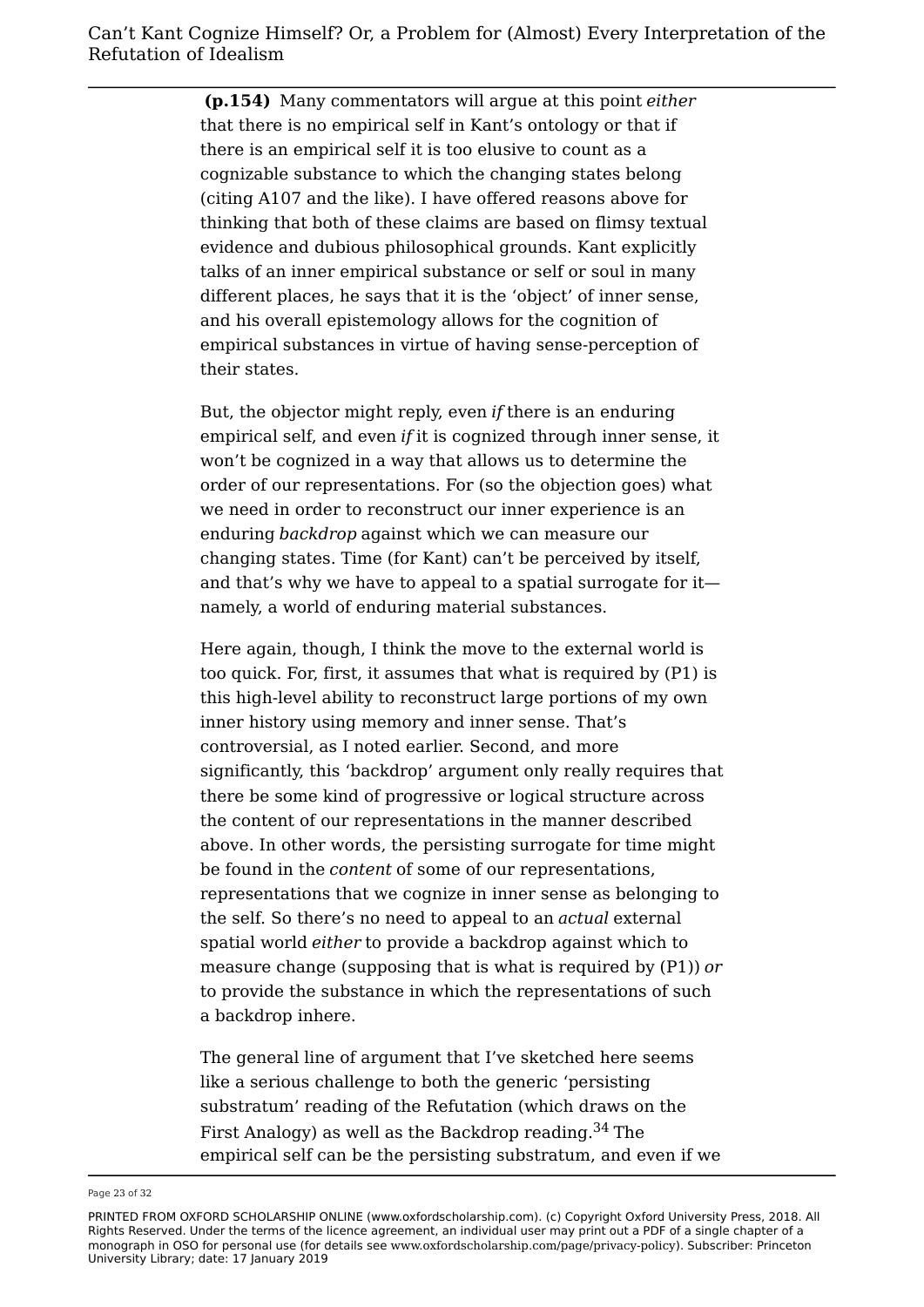do need some sort of backdrop or underlying framework to measure changes in its states, there's no reason to think that this requires an actual world of external spatial objects as opposed to just the right kind of structured representational content, some of which might be spatial. My own view, which I hope to defend elsewhere, is that we can only motivate Kant's move to the external world by inserting a premise about the *origin* of this kind of structured, spatial content. If Kant has good reason for thinking that we can't even have representations *as of* a spatial world of objects without there actually *being* such a world, then he will have a way to move from  $(P1)$  to something outside the mind.<sup>35</sup>

 **(p.155)** There is another prominent family of interpretations of the Refutation that escapes this objection against the First Analogy and Backdrop interpretations, but still runs into trouble regarding the empirical self. What I have elsewhere called 'Causal' interpretations of the Refutation hold that the successive states of *external* objects are the only reasonable *causal* explanations of the determinate successive order of our internal states. The external world of objects is thus posited not as the perceived backdrop against which we perceive a succession of inner states but rather as the *causal* origin of the determinate (and 'time-determined') character of that succession. Some versions of the Causal interpretation also say that we have to appeal to 'objective successions' in the world of spatial objects in order to determine the order in time of our inner states.<sup>36</sup>

This is a very different and influential reading of the Refutation—defended initially by Paul Guyer and more extensively by Georges Dicker. But note that it seems simply to presuppose that the empirical self and its own states cannot cause other inner states. Thus Guyer:

The states of the self are judged to have a unique order just insofar as they are judged to be caused by the successive states of enduring objects. It is because they must stand in a causal relation to the empirical self … that the objects which function in subjective timedetermination must indeed be external to or independent of the self, objects conceived of as ontologically distinct from the self. (1987: 309)

Page 24 of 32

PRINTED FROM OXFORD SCHOLARSHIP ONLINE (www.oxfordscholarship.com). (c) Copyright Oxford University Press, 2018. All Rights Reserved. Under the terms of the licence agreement, an individual user may print out a PDF of a single chapter of a monograph in OSO for personal use (for details see www.oxfordscholarship.com/page/privacy-policy). Subscriber: Princeton University Library; date: 17 January 2019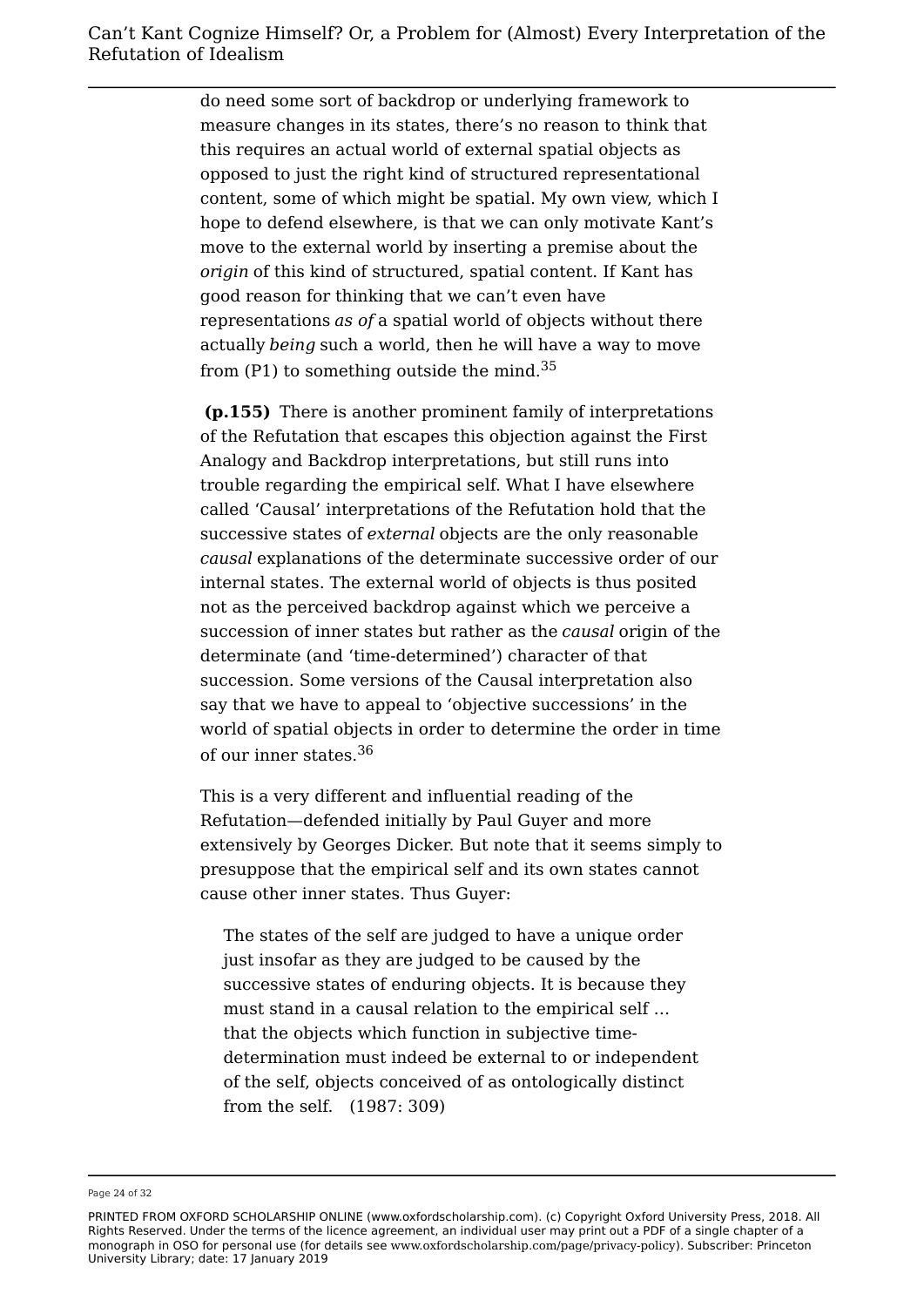Guyer's claim here is that we justifiably judge that at least some of our mental states occur in a determinate order (that is what (P1) says), and that the only good explanation for this will have to appeal to spatial objects that are 'conceived of' as external. But Guyer also explicitly allows that there is an empirical self. This leaves it unclear why the sceptic couldn't argue that, for all we know, the self might be the cause of its own temporally determined series. This kind of thing certainly happens *some* of the time: I decided at *t<sup>1</sup>* that I want to think about a mathematical theorem that I learned in school; this then led to the production of my thought of the Pythagorean theorem at *t2*.

Perhaps Causal interpreters will respond by saying that the cause in this example is not really the self but its decision to think about a theorem, and that this decision is just another state of the self that is caused in it. Even so: this hardly leads us to something outside the self altogether; on the contrary, it seems to concede that some states of a substance can cause other states in that same substance. And again this seems like an utterly natural picture: my friend and I spent some time in Italy visiting vineyards together, so the thought of him causes me to have the thought of Italy and then the memory of that excellent wine. It's a complicated issue, of course, exactly how mental causation occurs—in Kant or otherwise—but a view that rules it out altogether is not **(p.156)** going to be very plausible.<sup>37</sup> Kant himself is clear that 'our representations may arise' either through 'the influence of external things or as the effect of inner causes'  $(A98)$ <sup>38</sup>

If this is right, then there is an alternative and equally good explanation for the existence and order of a series of mental states—namely, the existence and character of various other mental states, and/or of the self itself. Descartes himself clearly allows that he is able to call up or cause certain thoughts in himself. He also raises the concern, in the third Meditation, that what causes *all* of his ideas of the external world is 'some as yet unknown faculty within me' (1983 [1647]: VII:39). So the Cartesian meditator—the explicit target of the Refutation—is unlikely to grant that the need for causal explanations of our ordered series of mental states *requires* an appeal to bodies outside the self.

Page 25 of 32

PRINTED FROM OXFORD SCHOLARSHIP ONLINE (www.oxfordscholarship.com). (c) Copyright Oxford University Press, 2018. All Rights Reserved. Under the terms of the licence agreement, an individual user may print out a PDF of a single chapter of a monograph in OSO for personal use (for details see www.oxfordscholarship.com/page/privacy-policy). Subscriber: Princeton University Library; date: 17 January 2019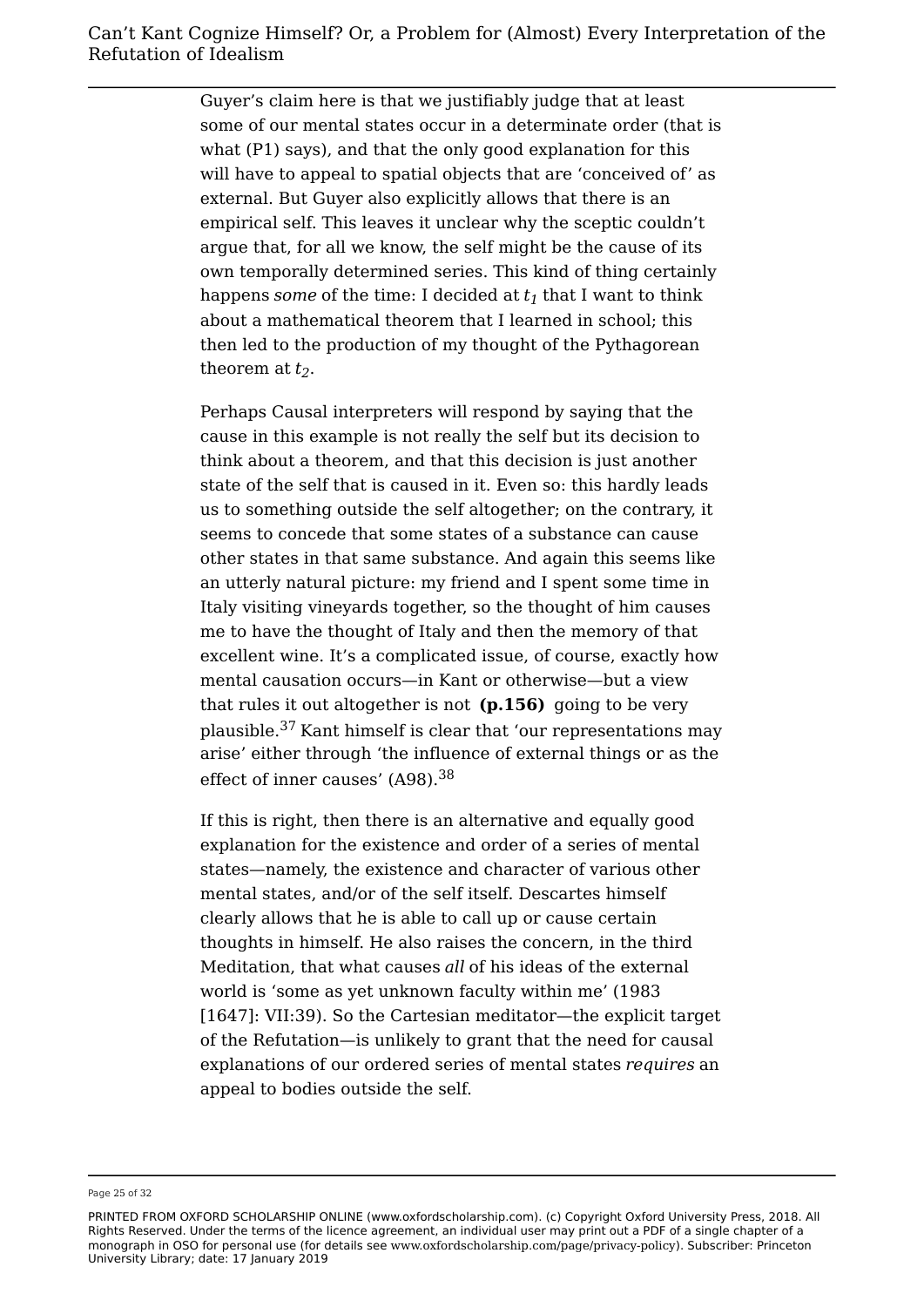A final issue: Kant speaks in (P2) and (P3) of the need for a 'persistent in the perception' in order for us to be conscious of our own changing states over time. But we granted above that the empirical self is not a part of the strict content of inner sense—it isn't 'given' to us in that way, even if it is *cognized through* inner sense. I expressed some reservations about granting this above, but if we do, then my argument that (b) has not been ruled out relies on taking 'in the perception' to refer to the content of *cognition* rather than the strict content of inner awareness. I think this is acceptable, especially since the precise content of both inner sense *and* outer sense only 'gives' changing states or properties rather than underlying substances. Indeed, it is characteristically Kantian to say that cognition of something 'permanent in the perception' through outer or inner sense—will involve the application of the category of substance to what is given in sensory awareness.

#### 8.6. Conclusion

The textual and philosophical considerations here suggest that the burden of proof rests on commentators who assume one or more of the following:

- there is no empirical self in Kant's ontology
- the empirical self is just a collection of mental states

• there is nothing in which our mental states inhere **(p.157)** • the empirical self exists but is wholly 'elusive' to both inner sense *and* inner cognition • nothing in the self can provide a suitable 'backdrop' against which we can notice change in our mental states

• the states of the empirical self cannot cause other such states

• the empirical self cannot cause states in itself

I have argued that, despite the presence of a few texts in support of some of these claims, it is not obvious that this burden can be met. If that turns out to be right, then we'll need to find another reading of Kant's anti-sceptical argument in the Refutation of Idealism that does not rely on these claims or—I submit—on any of the usual arguments for (P3).

Page 26 of 32

PRINTED FROM OXFORD SCHOLARSHIP ONLINE (www.oxfordscholarship.com). (c) Copyright Oxford University Press, 2018. All Rights Reserved. Under the terms of the licence agreement, an individual user may print out a PDF of a single chapter of a monograph in OSO for personal use (for details see www.oxfordscholarship.com/page/privacy-policy). Subscriber: Princeton University Library; date: 17 January 2019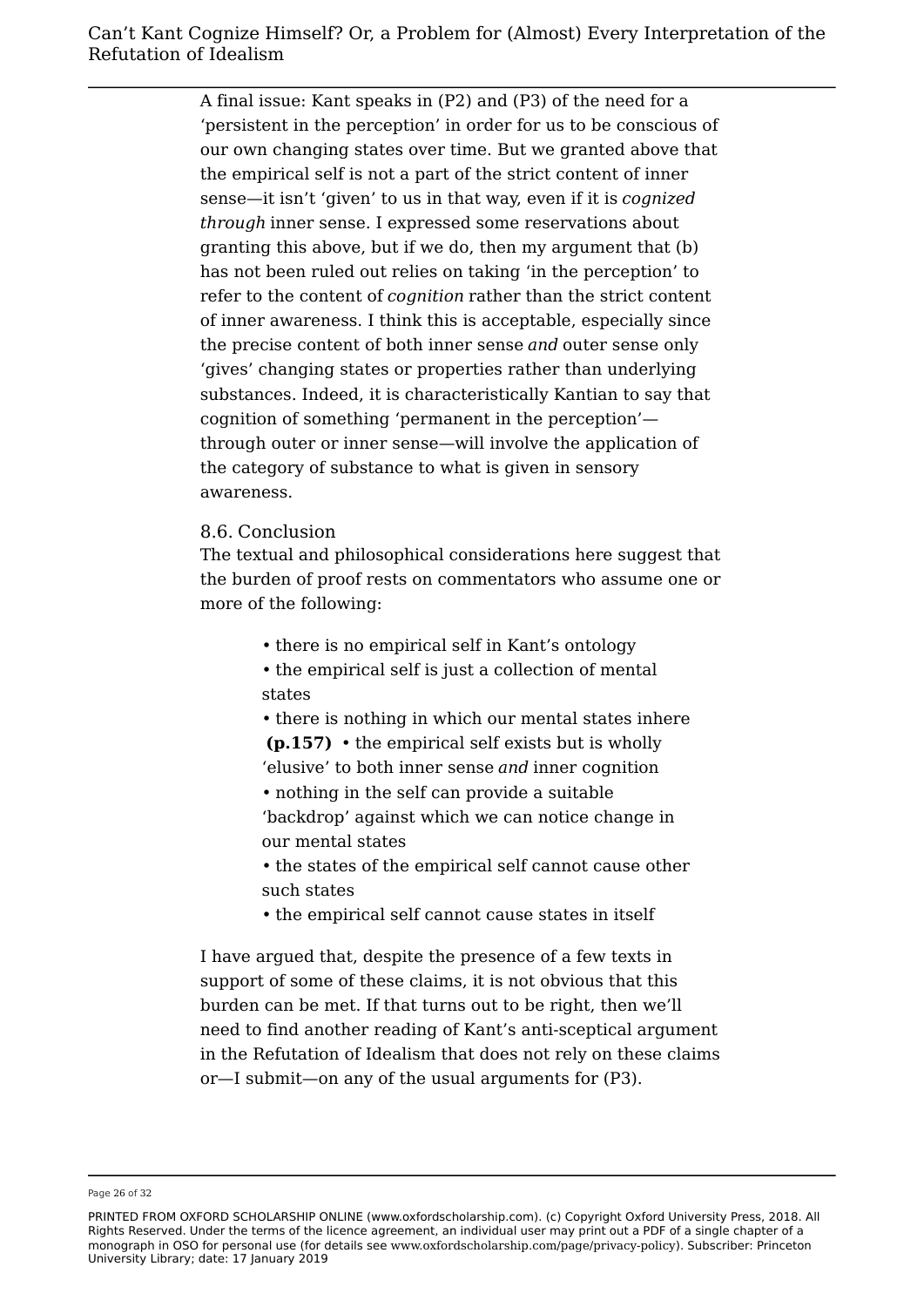I hope to provide such a reading elsewhere, but as for our titular question: yes, Kant can (or at least thinks he can) cognize himself.<sup>39</sup>

#### Notes:

 $(1)$  For some illuminating recent engagements with these structural questions see Valaris (2008) and Emundts (2007) as well as Bader (this volume).

(<sup>2</sup> ) Hume (1978 [1738–40]: Appendix).

 $(3)$  Some commentators suggest that apperception provides some sort of consciousness of ourselves as thinking, spontaneous cognizers *as* we perform various mental acts—see Walker (this volume). This is controversial, but it is clear in any case that we aren't aware of any further features of that active first-person consciousness. This is what Kant means when he says it is merely a 'constant logical subject' but not a 'real subject of inherence' (A350).

(<sup>4</sup> ) Numerous commentators point to this passage as evidence of Kant's 'Humean' thesis about the elusiveness of the self. See Dicker (2008: 81), Allison (2004: 292), Guyer (1987: 283– 4, 308ff.). See also Kraus (2013: 18).

 $(5)$  This is what I would say about some of the other passages in the A-edition Paralogisms which commentators like Westphal take to rule out any use of the concept of 'substance' with respect to the subject. See Westphal (2006: 789–90).

 $(6)$  Dicker (2008: 3) appeals to this passage to support his Humean reading of the A107 passage.

 $(7)$  Westphal (2006: 789–90) takes this to be one of Kant's points here.

 $(8)$  Here Kant even seems to say that the soul is 'given' in inner sense. As noted, I'm not trying to defend that stronger claim here.

 $(9)$  Kant often speaks in passing of 'intuiting ourselves' (B153) or of 'the soul' as the object of inner sense (B415, B427). And here's a nice passage from a metaphysics lecture: 'The subject is affected by itself, and thus can obtain *representations of the soul through inner sense and from that can cognize*, according

Page 27 of 32

PRINTED FROM OXFORD SCHOLARSHIP ONLINE (www.oxfordscholarship.com). (c) Copyright Oxford University Press, 2018. All Rights Reserved. Under the terms of the licence agreement, an individual user may print out a PDF of a single chapter of a monograph in OSO for personal use (for details see www.oxfordscholarship.com/page/privacy-policy). Subscriber: Princeton University Library; date: 17 January 2019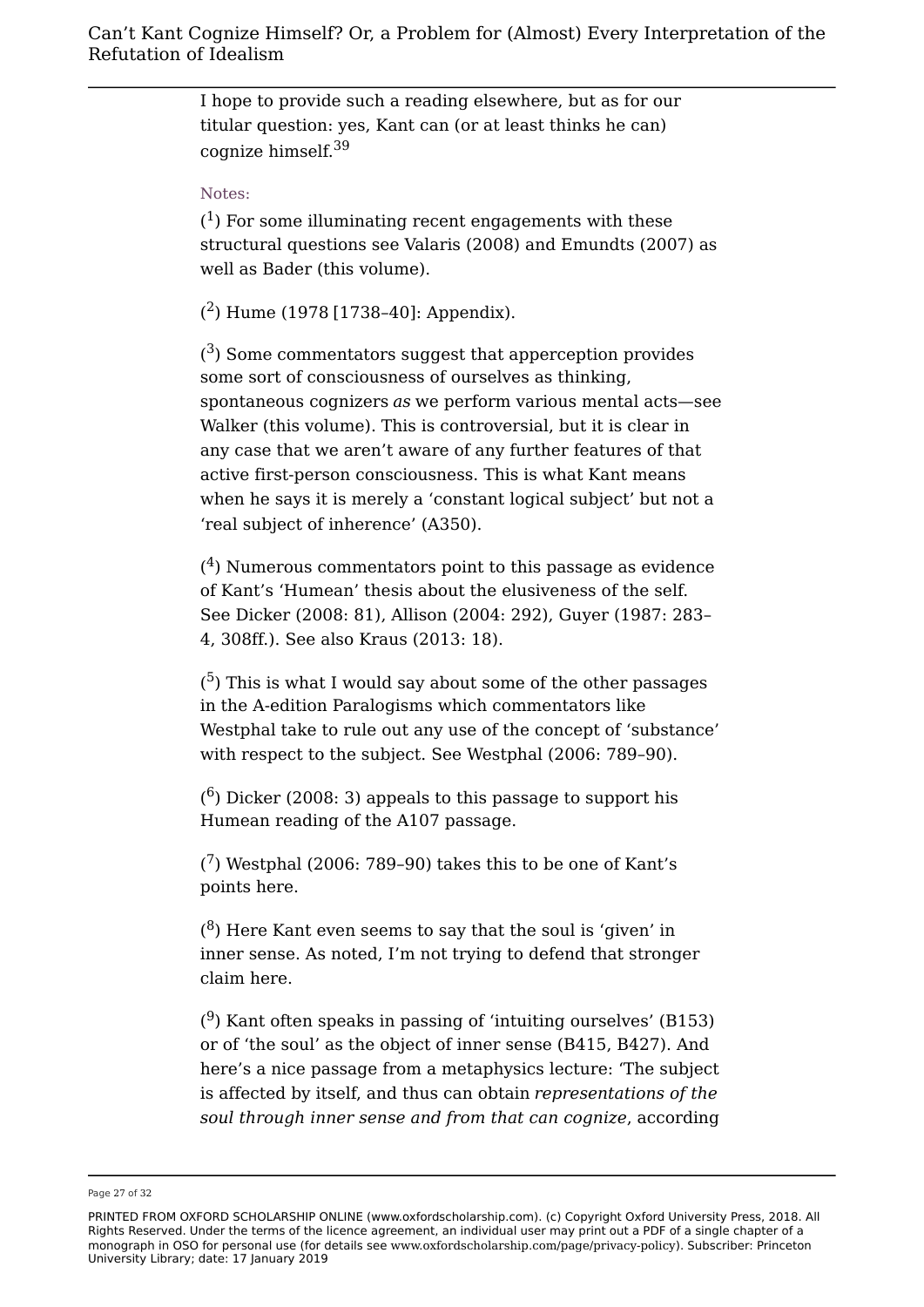to how the mind was previously affected by objects' (MVi 29:982, my emphasis).

 $(10)$  Though see Valaris (2008) for an innovative defence of the 'point of view' picture.

 $(11)$  For discussion of this issue, and an argument that at least *some* kinds of quantification of the objects of inner experience are possible, see Kraus (2013); also Sturm (2001) and Sturm and Wunderlich (2010).

(12) Later in *Metaphysical Foundations* Kant explicitly refers to the 'substance' which is the 'object of inner sense', and then identifies this with 'my soul'. He goes on to note that the conservation law that he calls the 'First Law of Mechanics' only applies to outer substances, and that there is nothing that could *prove* 'the persistence of the soul as substance' (4:542– 4). This coheres with his repeated marginal comments, written into his own copy of the A-edition First Analogy, that the conservation law regarding the 'quantum of substance' only applies to objects of outer sense (R 23:30–1). But all of that is consistent with the claim that we cognize a persisting empirical substance through inner sense.

 $(13)$  See e.g. Förster (1987), Friedman (2013).

 $(14)$  Jonathan Vogel (1993) introduces a version of this parity argument. I am grateful to him for conversations about this argument.

(15) Someone might object here that although you *do* count as cognizing the empirical self in inner sense, you don't *perceive* it in the way that is required for it to be the permanent backdrop against which the time-order of change can be determined. That may be important in the context of the Refutation, but it doesn't bear on the present question, which is just about whether cognition of an inner substance is possible at all. See the second half of this paper for discussion of the Refutation.

 $(16)$  See Caranti (2007). I don't know what to make of Caranti's claim in this passage that despite all this 'the representations that flow in my consciousness can at most be said to *belong* to the mind, but not to be representations *of* the mind'. If Caranti means that inner cognition allows us to cognize both

Page 28 of 32

PRINTED FROM OXFORD SCHOLARSHIP ONLINE (www.oxfordscholarship.com). (c) Copyright Oxford University Press, 2018. All Rights Reserved. Under the terms of the licence agreement, an individual user may print out a PDF of a single chapter of a monograph in OSO for personal use (for details see www.oxfordscholarship.com/page/privacy-policy). Subscriber: Princeton University Library; date: 17 January 2019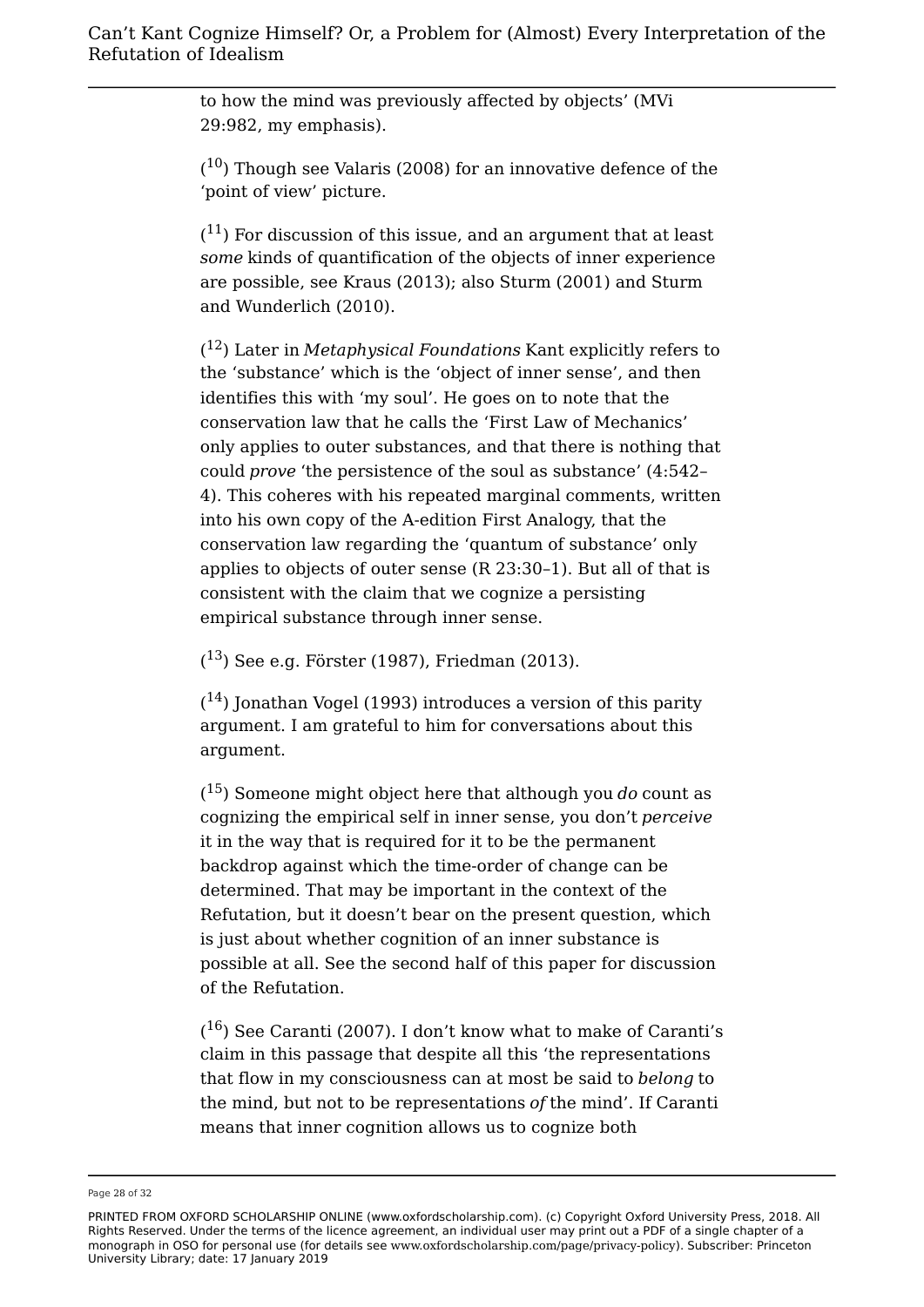representations *and* the mind to which they belong, then he may not really be opposed to the view that I am developing here.

 $(17)$  For an overview, see Glock (2003).

 $(18)$  For a nice discussion of this point, see Walker (this volume).

 $(19)$  Kant (1987: 19). This passage was brought to my attention by Caranti (2007)—see fn.16. I have slightly emended his translation (see also Kant 2005: 365).

 $(20)$  Cf. with Locke (1975 [1689]: 2.27.14; 4.3.6) as well as the discussion in Walker (this volume).

 $(21)$  'The last substance would thus be conscious of all the states of all the previously altered substances as its own states, because these states would have been carried over to it, together with the consciousness of them; and in spite of this it would not have been the very same person in all these states' (A363–4).

 $(2^2)$  Note: I'm not assuming that either the 'matter switching' scenario or the 'empirical self switching' scenario is even possible, especially in a Kantian framework. But if they are, this might be a line of response. Yoon Choi raises the point (in correspondence) that it might be problematic to think of myself as ascribing properties to an inner substance when I judge that, say, 'I am counting' because I can't go wrong about which substance it is to which I am ascribing the property. I realise that this sort of 'immunity to error through misidentification of the subject' is the basis for another series of Strawsonian concerns, and hope to be able to consider it further elsewhere.

 $(23)$  See Watkins (2005: Ch.4).

 $(24)$  Compare Guyer (1987: 309): perceptual objects 'must stand in a causal relation to the empirical self'.

(25) Kant: 'A twofold doctrine of nature is possible, the *doctrine of body* and the *doctrine of the soul*, where the first considers *extended* nature, and the second *thinking* nature' (MFNS 4:467).

Page 29 of 32

PRINTED FROM OXFORD SCHOLARSHIP ONLINE (www.oxfordscholarship.com). (c) Copyright Oxford University Press, 2018. All Rights Reserved. Under the terms of the licence agreement, an individual user may print out a PDF of a single chapter of a monograph in OSO for personal use (for details see www.oxfordscholarship.com/page/privacy-policy). Subscriber: Princeton University Library; date: 17 January 2019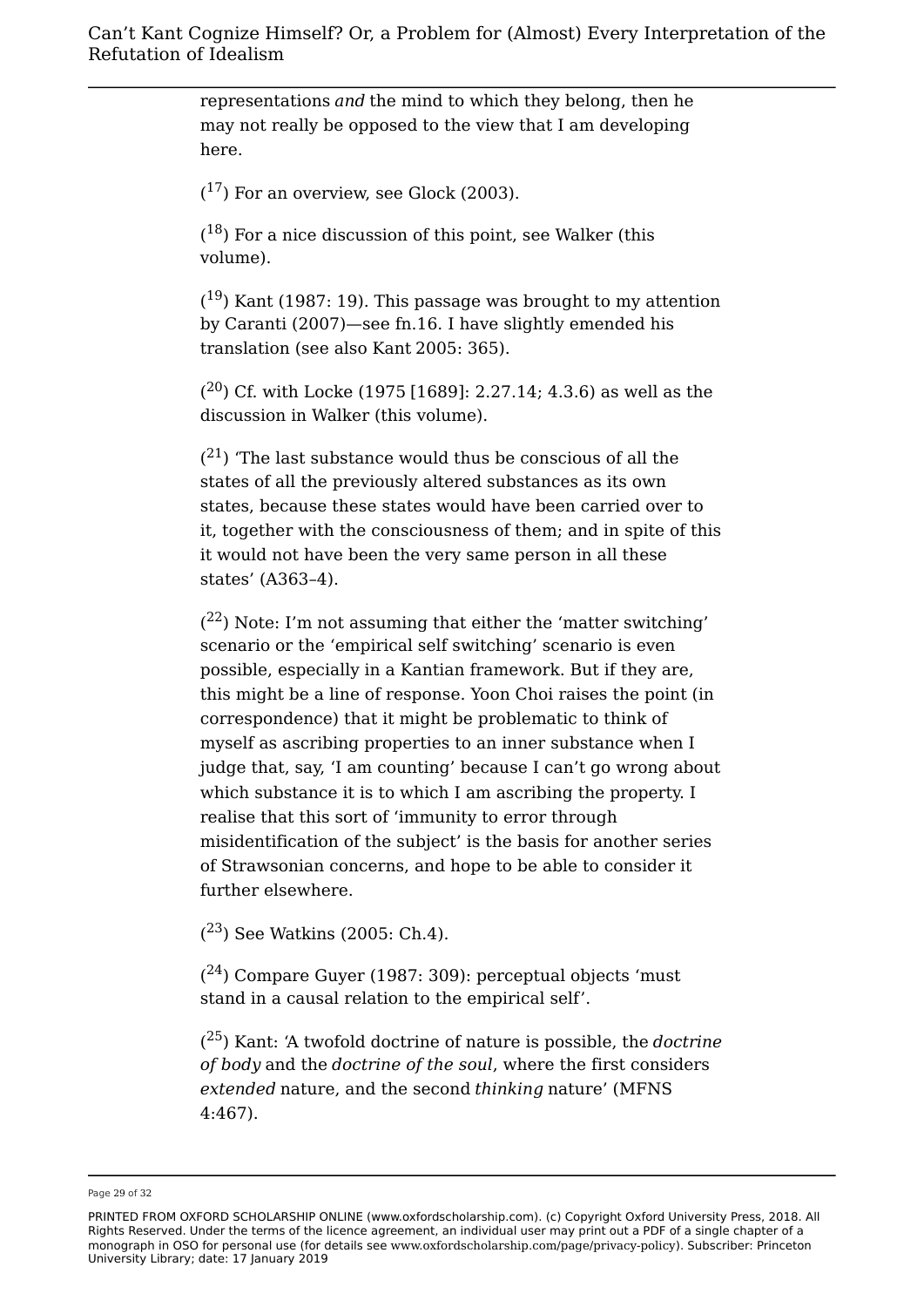$(26)$  I'll set aside interpretive questions here about whether the addition to the B-edition is an elaboration of a doctrine that we find in the A-edition (as Kant suggests) or whether it is something genuinely new. See Caranti (2007: Chs.3–5) for an exhaustive discussion.

 $(27)$  The inner-outer parity point I was making above is implicit even here: for Kant, '*Erfahrung*' is what results when what is 'given' in sensation is synthesised by the mind under the categories of the understanding.

 $(28)$  I have followed Kant's instructions at Bxxxix and inserted the bold sentences in place of the original second sentence.

 $(29)$  It is controversial whether Kant is also relying on the reliability of memory here. I don't think he ever seriously entertained memory-scepticism, but I won't address the issue here.

 $(30)$  Most interpreters leave open the question of whether the persistent is supposed to be (c1) my own body or (c2) some other objects in the external world. But this may not matter, since if my body exists, then it presumably does so within a causal framework of other spatio-temporal bodies, and this is all that is required to refute the problematic idealist. Quassim Cassam (1993) and Robert Hanna (2006: Ch.1) are important exceptions—they explicitly argue that the external object secured by the Refutation is 'my own body'. Kant, too, sometimes seems (in his many and somewhat contradictory reflections on this issue) to be opting for that position (see R5461, 18:189).

 $(31)$  The 'persisting tone' suggestion is from Strawson; the 'shifting shapes' is from Ameriks (personal communication). See Dicker (2008) for a lengthier discussion.

 $(32)$  See Chignell (2010). There is a further worry: how would we know that the clock was changing in a consistent and orderly way such that we could use it (or any other perceived periodic process in nature) to establish the temporal order of our remembered states?

 $(33)$  Caranti (2007: 128): 'If inner sense yielded the intuition of a reidentifiable object (if I had an impression of the Self), then there would be no need to 'look outside' to find the permanent

Page 30 of 32

PRINTED FROM OXFORD SCHOLARSHIP ONLINE (www.oxfordscholarship.com). (c) Copyright Oxford University Press, 2018. All Rights Reserved. Under the terms of the licence agreement, an individual user may print out a PDF of a single chapter of a monograph in OSO for personal use (for details see www.oxfordscholarship.com/page/privacy-policy). Subscriber: Princeton University Library; date: 17 January 2019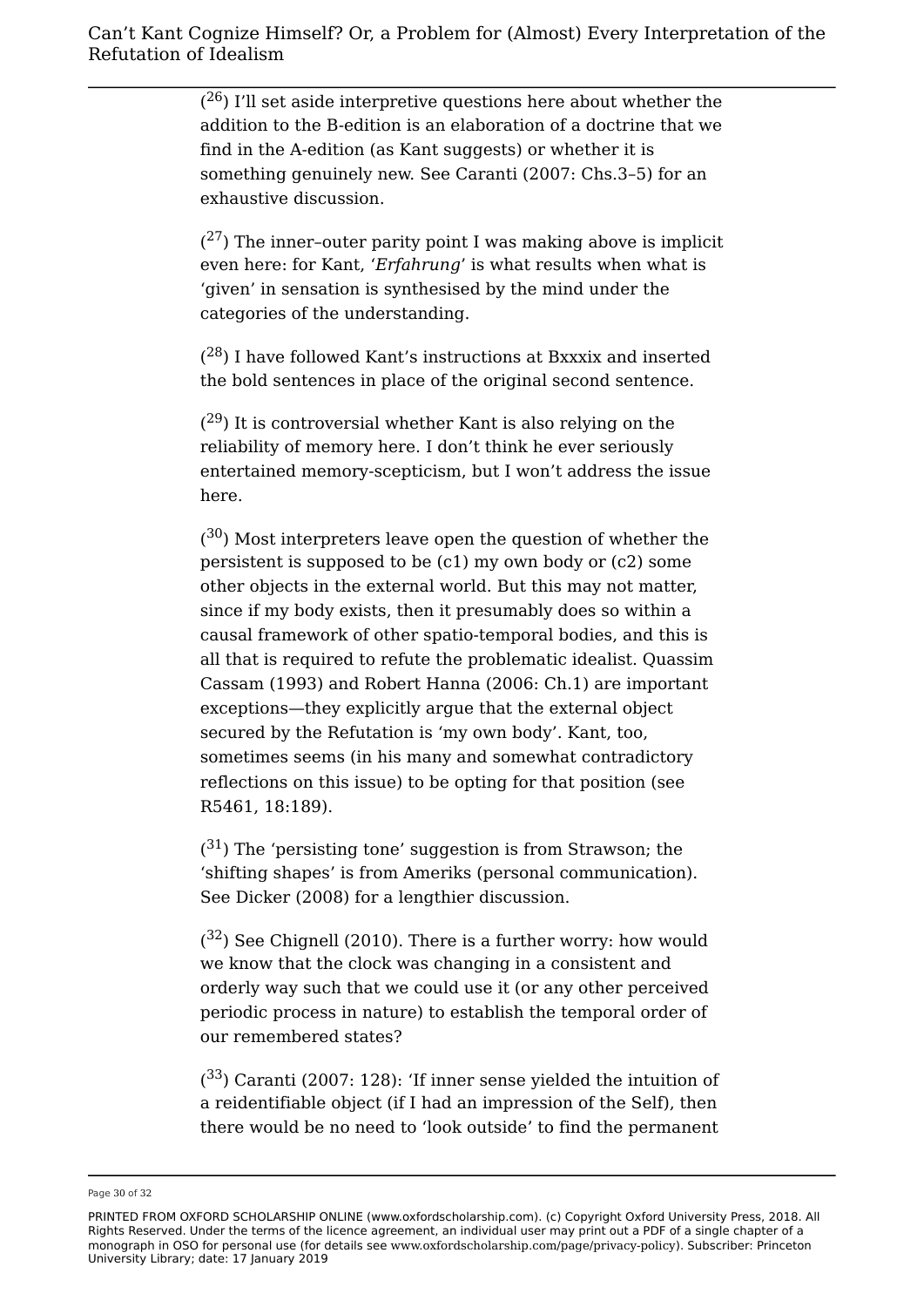required for the experience of the succession of my representations in time'.

 $(34)$  A representative of the 'persisting substratum' reading is Dina Emundts (2007). For the 'Backdrop' reading see Allison (2004).

 $(35)$  In R6312 Kant says: 'In order for something to seem to be outside use, there must really be something outside us, though not constituted in the way that we represent it, since other kinds of sense could provide other kinds of representation of the same thing. For the representation of something outside us could otherwise never come into our thoughts, since we are only conscious of our representations as inner determinations and for those objects we have inner sense, which, however, we carefully distinguish from outer sense' (18:613).

 $(36)$  For details, see Chignell (2010).

 $(37)$  Georges Dicker makes something like this last point against Guyer in his reconstruction of the Causal version of the Refutation of Idealism. He goes on to argue that the account must be based instead on the contingent empirical premise that 'human experience does not exhibit enough regularity or stability for us to establish this order by reference only to subjective experiences themselves' (2008: 98). I have argued elsewhere that the premise is dubious, and that even if it is true, it is out of keeping with the a priori spirit of Kant's argument to rest it on a contingent premise regarding how our actual psychology happens to be. For this debate, see: Dicker (2008), Chignell (2010), Dicker's response in Dicker (2011), my response in Chignell (2011), and Dicker's final word in Dicker (2012).

 $(38)$  Dina Emundts (2007: 197) makes the very strong claim that the fact that the self is not given in the precise content of inner sensation shows that neither the category of substance nor the category of cause–effect can apply to anything inner. I find this hard to understand, especially in light of a passage like this one, or the reference to the soul as an empirical substance in *Metaphysical Foundations* (4:442–4).

Page 31 of 32

PRINTED FROM OXFORD SCHOLARSHIP ONLINE (www.oxfordscholarship.com). (c) Copyright Oxford University Press, 2018. All Rights Reserved. Under the terms of the licence agreement, an individual user may print out a PDF of a single chapter of a monograph in OSO for personal use (for details see www.oxfordscholarship.com/page/privacy-policy). Subscriber: Princeton University Library; date: 17 January 2019